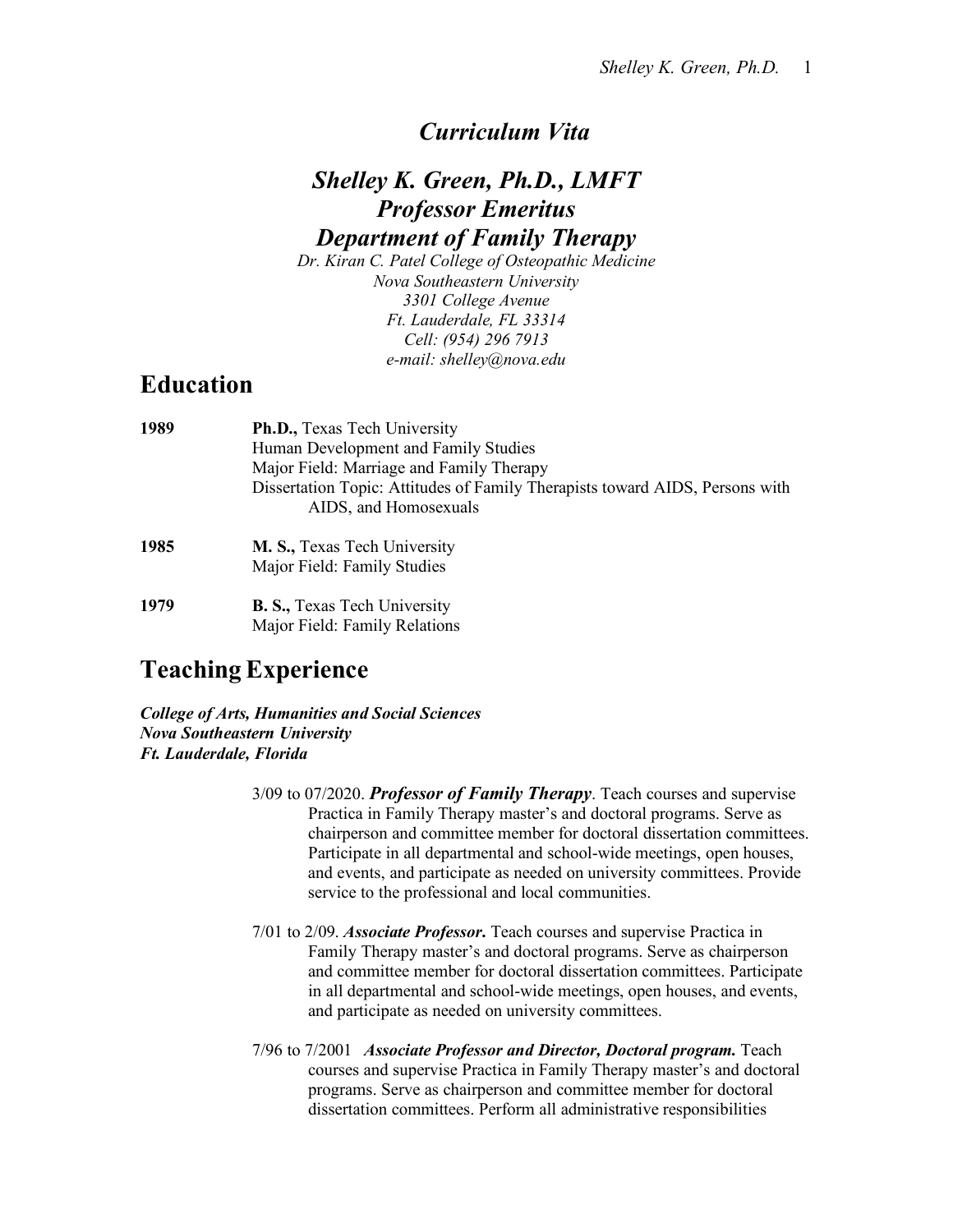including recruitment and retention of students, development and implementation of policy, curriculum, clinical supervision and evaluation of students' academic and clinical performance, coordination of class schedule, and maintenance of current academic records on all students. In 1999, wrote Doctoral Program Self-Study leading to Candidacy Status with the Commission on Accreditation for Marriage and Family Therapy Education of the American Association for Marriage and Family Therapy.

8/91 to 7/96 *Assistant Professor***.** Taught eight courses per year, including supervision of practica in Marriage and Family Therapy master's and doctoral programs. Chaired and served on dissertation committees, participated on school and university wide committees, and served in the local and state professional communities.

#### **Courses taught:**

SFTM/SFTD 5335--*Intro to Equine Assisted Family Therapy SFTM/SFTD 5363—Advanced Equine Assisted Family Therapy* SFTD 6530 – *Family Therapy Topics* SFTD 5000 - *Doctoral Seminar* SFTD 5005 - *Introduction to Doctoral Studies in Family Therapy* SFTD 5030 - *Family Therapy III* (doctoral) SFTD 5110 - *Language Systems* (doctoral) SFTD 6410 - *Data Gathering and Organization* (doctoral) SFTD 6310 - *Supervision* (doctoral) SFTD 6320 - *Supervision Practicum* (doctoral) SFTD 7311 - *Human Sexuality and Gender* (master's and doctoral) SFTD 6230 - *Supervised Clinical Practicum* (doctoral) SFTD 6900 - *Dissertation (doctoral)* SFTM 5311 - *Critical Issues in Systems Theories* (master's) SFTM 5322 - *Clinical Practice in MFT* (master's) SFTM 5310 - *Introduction to Systems Theories* (master's) SFTM 5360/6360 - *Supervised Clinical Practica* (master's) SFTM 6361 - *Practicum III* (master's)

#### *Marriage and Family Therapy Program Department of Child Development and Family Relations East Carolina University Greenville, North Carolina*

8/89 to 8/91 *Assistant Professor.* Taught undergraduate and graduate courses and supervised master's level student practica in COAMFTE Marriage and Family Therapy Candidacy Program. Served on departmental, school, and university-wide committees. Served in the local and state professional communities.

#### **Courses taught:**

CDFR 6408 - *Family Therapy Theories* (graduate) CDFR 6417 - *Clinical Practicum in Family Therapy* (graduate) CDFR 5420 - *Brief Therapy Models* (graduate)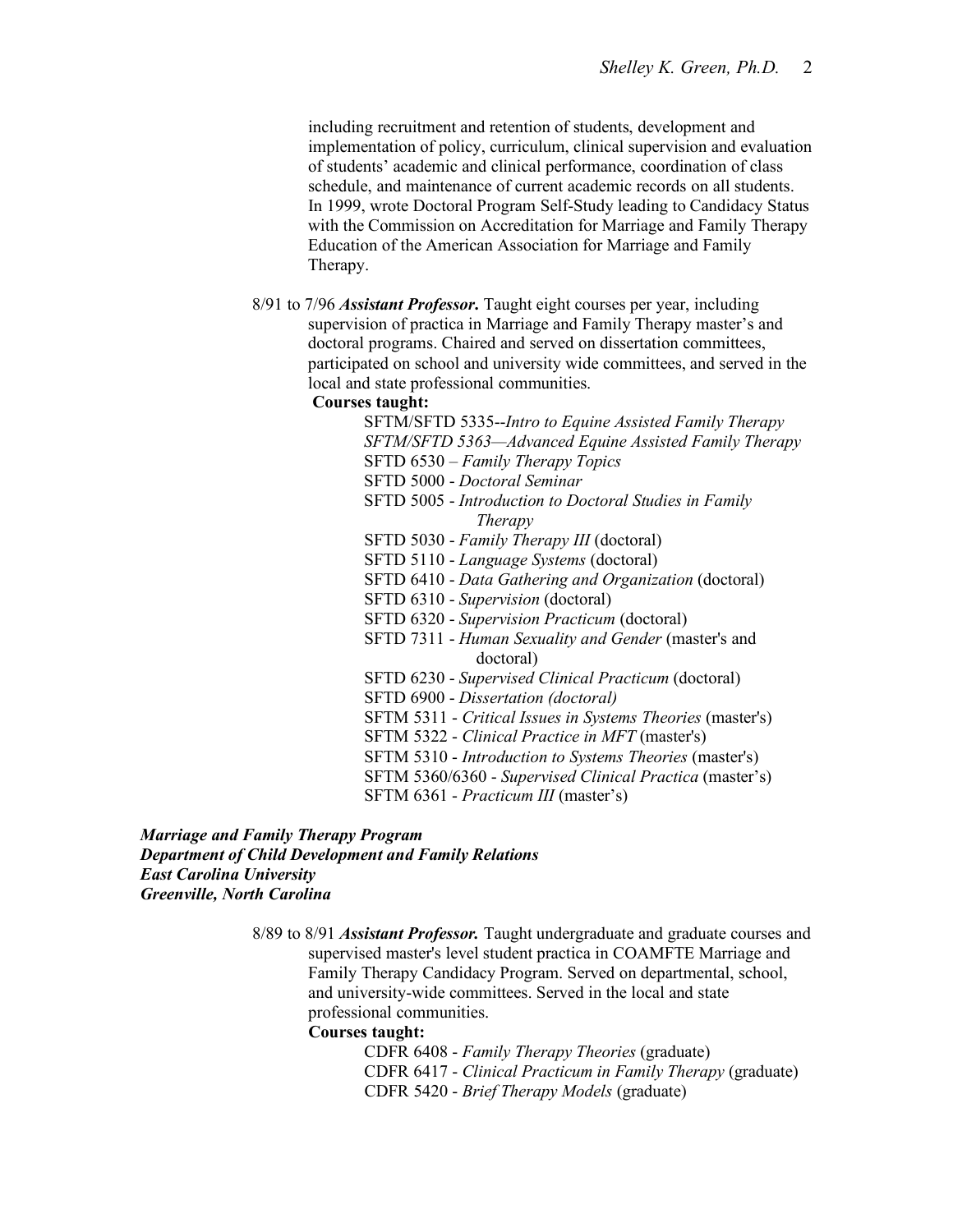CDFR 1103 - *Marriage and Family Relations* (undergraduate)

*Department of Family Medicine East Carolina University School of Medicine Greenville, North Carolina*

> 8/90 to 8/91 *Adjunct Assistant Professor***.** Delivered lectures at grand rounds for family practice physicians, interns, and medical students. Collaborated with medical school faculty on clinical presentations for community mental health practitioners.

*Department of Human Development and Family Relations Texas Tech University Lubbock, Texas*

> 1/86 to 8/89 *Part-time Instructor.* Taught undergraduate courses of 100+ students. Developed and supervised discussion group activities. Supervised individual and group projects. **Courses taught:** FS 3320 - *Human Sexuality* (undergraduate) FS 2301 - *Basic Interpersonal Skills* (undergraduate)

*Department of Human Development and Family Relations Texas Tech University Lubbock, Texas*

> 8/84 to 12/84 *Teaching Assistant.* Assisted with instruction of large undergraduate class. Delivered lectures on adolescent and premarital sex, sexually transmitted diseases, and AIDS. Developed and supervised discussion group activities. FS 3320 - *Human Sexuality* (undergraduate)

# **Clinical Experience**

*Context Consultants Ft. Lauderdale, Florida and Asheville, NC*

> 1/01 to present *Co-Director and Family Therapist.* Conduct a private practice in marriage and family therapy, supervision, and consultation.

#### *Equine Assisted Family Therapy Program Community-based collaboration between NSU and Stable Place, a local nonprofit organization, Davie, FL*

6/10 to 7/2020. *Founder and Training Director*. Conduct couple, family, group, and individual equine-assisted therapy sessions. Supervise and train family therapy interns from NSU in equine-assisted family therapy methods. Completed certification as Equine-Assisted Mental Health Professional from Equine Assisted Growth and Learning Association (EAGALA) Feb. 2011.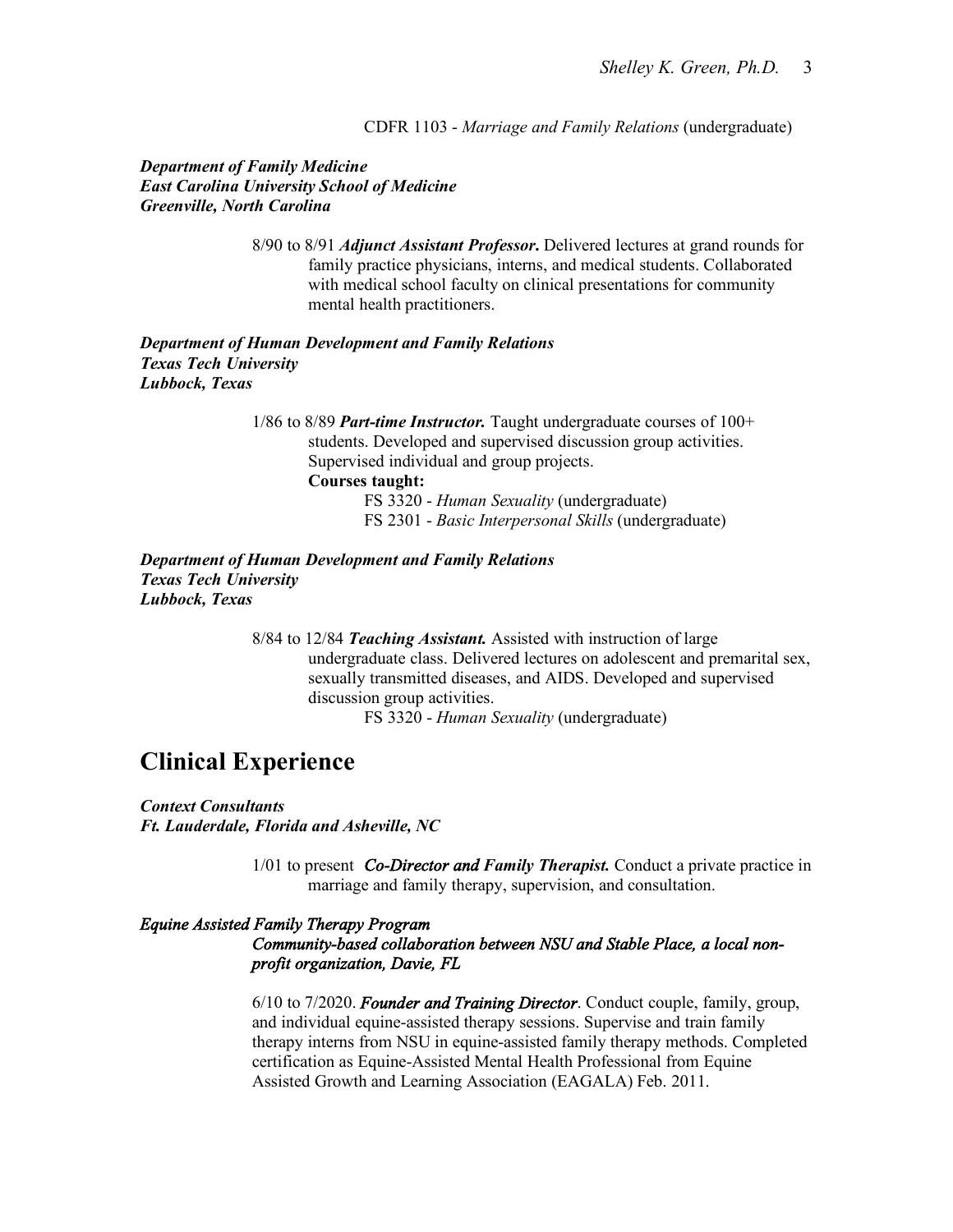#### *5th Street Counseling Center Plantation and Ft. Lauderdale, Florida*

8/92 to 1/98 *Family Therapist.* Conduct a private practice in marriage and family therapy, supervision, and consultation.

*Family Therapy Associates Plantation, Florida*

*Family Therapy Clinic East Carolina University Greenville, North Carolina*

> 8/89 to 8/91 *Family Therapist and Clinical Supervisor.* Supervised master's students in the practice of marriage and family therapy. Provided inservice training to community mental health professionals. Provided individual, marital, and family therapy.

*Family Therapy Associates Lubbock, Texas*

> 1/89 to 8/89 *Family Therapist.* Conducted a private practice in marriage and family therapy.

*Family Therapy Clinic Department of Human Development and Family Studies Texas Tech University Lubbock, Texas*

> 1/86 to 1/89 *Family Therapist.* Provided individual, marital, and family therapy as part of doctoral practicum.

*Adolescent Drug Treatment Program Texas Tech University Lubbock, Texas* 6/85 to 5/87 *Family Therapist.* Provided group, individual, and family therapy to drug abusing adolescents and their families.

*Women's Support Group Women's Protective Services Lubbock, Texas*

9/86 to 12/87 *Co-facilitator.* Provided group and family therapy for women in abusive relationships.

<sup>8/91</sup> to 6/94 *Clinical Supervisor.* Supervise master's and doctoral students in the practice of marriage and family therapy.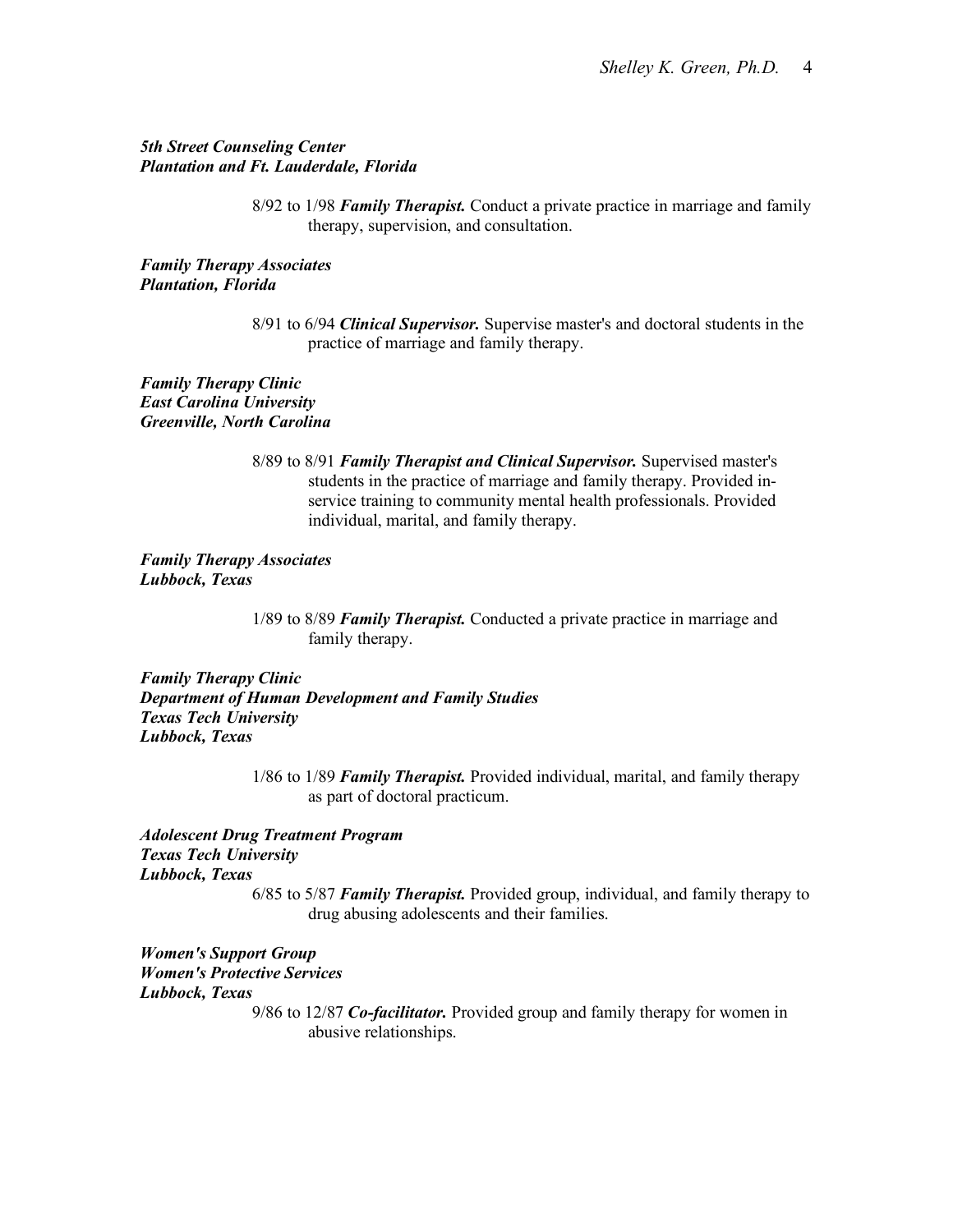*Women's Support Group Lubbock Regional Mental Health/Mental Retardation Lubbock, Texas*

6/85 to 12/85 *Co-facilitator.* Provided individual and group therapy for chronically mentally ill women.

# **Refereed and Invited Publications**

- Green, S. (In press). Equine Facilitated Psychotherapy: Partnering with Horses to Provide Mental Health Services. Horse Industry Handbook. American Youth Horse Council.
- Green, S. & Flemons, D. (2017). Brief relational couple's therapy. In J. Lebow, A. Chambers, & D. Breunlin (Eds.), *The encyclopedia of couple and family therapy*. New York: Springer Publishing Company. Retrieved from [https://doi.org/10.1007/978-3-319-15877-8](https://na01.safelinks.protection.outlook.com/?url=https%3A%2F%2Fdoi.org%2F10.1007%2F978-3-319-15877-8&data=02%7C01%7C%7C94990fa802af4ec176db08d5f3e73377%7C2c2b2d312e3e4df1b571fb37c042ff1b%7C0%7C0%7C636683096670349114&sdata=JBR7XBMnYXv0DP3i0UoXN%2BLe29jzA0G9%2BW7OpPOFkU8%3D&reserved=0)
- Green, S. (2017). Equine assisted psychotherapy. In J. Carlson & S. Dermer (Eds.), *The SAGE encyclopedia of marriage, family, and couples counseling.* Thousand Oaks, CA: SAGE. (pp. 552-554).
- Flemons, D. & Green, S. (2017). Sex therapy. In J. Carlson & S. Dermer (Eds.), *The SAGE encyclopedia of marriage, family, and couples counseling.* Thousand Oaks, CA: SAGE.
- Green, S. (2011). Power or pattern? A brief, relational approach. *Family Therapy Magazine*, *(10*)6, pp. 9-11.
- Rambo, A., & Green, S. (2005). MFTs and models: Some historical reflections. *Family Therapy Magazine*, Sept./Oct.
- Rambo, A., Hibel, J., Green, S., & Cole, P. (2005). New ventures in syllabi writing: Getting the core competencies into concrete, behavioral, measurable learning objectives. *Family Therapy Magazine, July/August*, p. 19.
- Green, S., & Flemons, D. (2005). From Lingua Franca to Scriptio Animi: Carolyn Ellis's writing of the heart. In N. Denzin (Ed.), *Studies in Symbolic Interaction: A Research Annual*.
- Green, S., Shilts, L, & Bacigalupe, G. (2001). When approved is not enough: Development of a supervision-consultation model. *Journal of Marital and Family Therapy. 27*(4). 515-526.
- Flemons, D., & Green, S. (1998). Hanging on to letting go: A relational approach to sex therapy. In W. J. Matthews & J. H. Edgette (Eds.), *Current thinking and research in brief therapy, vol. 2* (pp. 29-56). New York: Brunner/Mazel.
- Green, S. (1997a). Introduction: Special section on AIDS/HIV. *Journal of Systemic Therapies*, *16*(1), 1-5.
- Green, S. (1997b). An interview with Robert Bor. *Journal of Systemic Therapies*, *16*(1), 36-45.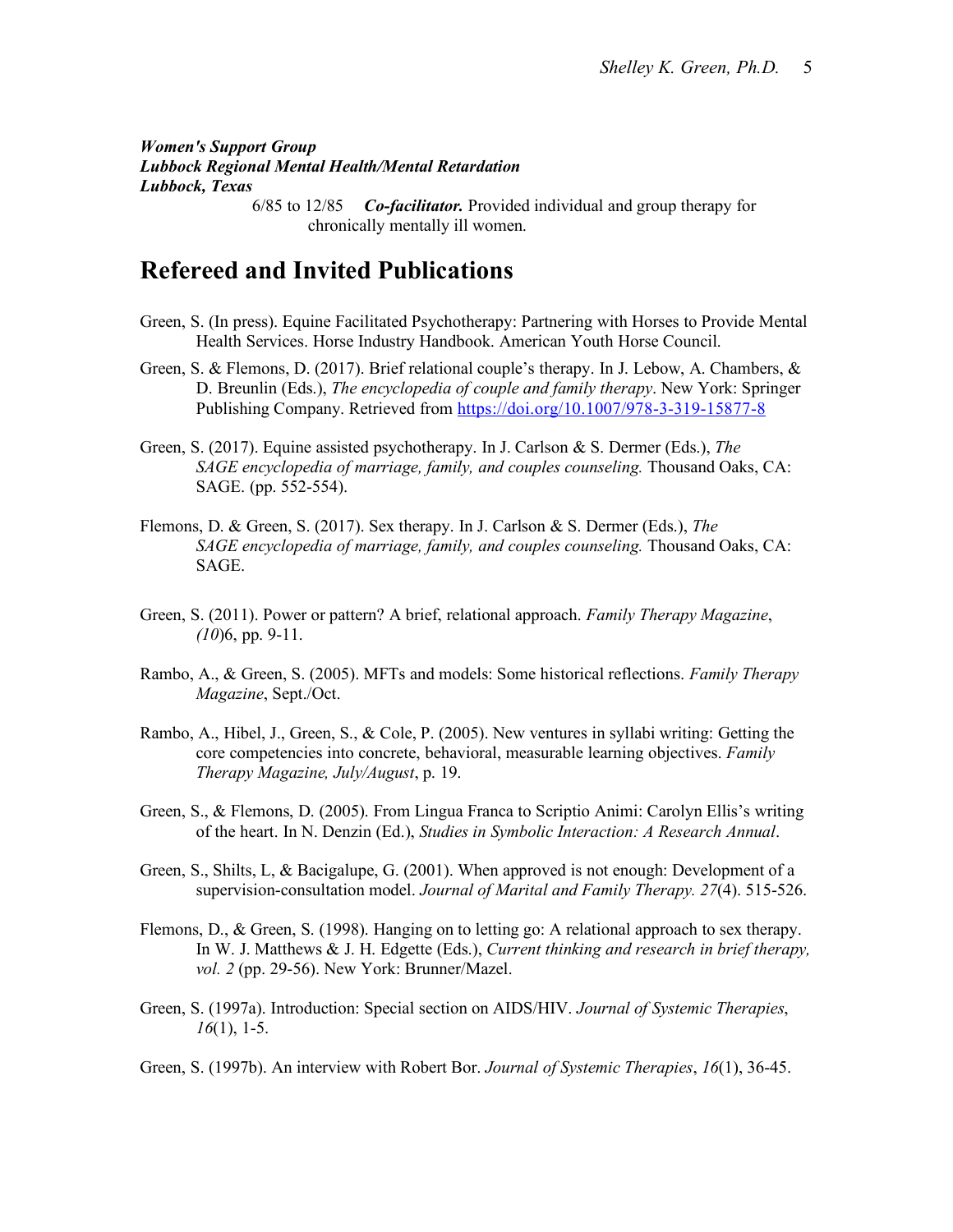- Flemons, D., Green, S., & Rambo, A. (1996). Evaluating therapists' practices in a postmodern world: A discussion and a scheme. *Family Process*, *35*(1), 43-56.
- Green, S., Bobele, M . (1994). Family therapists' response to AIDS: An examination of attitudes toward AIDS, Persons with AIDS (PWAs), and Homosexuals. *Journal of Marital and Family Therapy*, *20*(4), 349-367.
- Blume, T., Green, S., Joanning, H., & Quinn, W. (1994). Social role negotiation skills for substance-abusing adolescents: A group model. *Journal of Substance Abuse Treatment*, *11*(3), 197-204.
- Green, S. (1994). The triplet who couldn't be: A matter of language. *Journal of Systemic Therapies*, *13*(1), pp. 51-64. Reprinted as: (1994) Drillinge konnten sie nicht sein: Eine sprachliche Angelegenheit? *Zeitschrift fur systemische therapie, 12*(3), 156-166.
- Green, S., Dixon, P., & Gold-Neil, V. (1993). The effects of a gay/lesbian panel discussion on college student attitudes toward gay men, lesbians, and persons with AIDS (PWAs). *Journal of Sex Educationand Therapy*, *19*(1), pp. 47-63.
- Bobele, M., Chenail, R., Douthit, P., Green, S., & Stulberg, T. (1989). An interacting team model of therapy. *Zeitschrift fur systemische therapie*, *3*, 146-153.
- Green, S., & Brown-Standridge, M. (1989). Inferring the relational system: Interactional therapy within a constructivist paradigm. *Family Therapy*, *16*(2), 99-111.
- Green, S., & Sollie, D. (1989). Long-term effects of a church-based sex education program on adolescent communication. *Family Relations*, *38*(2), 152-156.
- Fischer, J., Sollie, D., Sorrell, G., & Green, S. (1989). Marital status and career stage influences on social networks of young adults. *Journal of Marriage and the Family*, *51*, 521-534.
- Green, S., & Bobele, M. (1988). An interactional approach to marital infidelity: Including the other woman in therapy. *Journal of Strategic and Systemic Therapies*, *7*(4), 35-47.

#### **Books and Book Chapters**

- Green, S. (2019). Embodied conversations: Partnering with horses in clinical supervision. In Charlés, L. & Nelson, T. (Eds.). *Family therapy supervision in extraordinary settings: Illustrations of systemic approaches in everyday clinical work.* London: Routledge.
- Green, S. (2019). The rock-n-rollers remixed: Back to the future. In M. Hoyt & M. Bobele (Eds.) *Creative therapy in challenging situations: Unusual interventions to help clients.* New York: Routledge.
- Green, S. (2018). Partnering with horses to train mental health professionals. In K.S.Trotter & J. Baggerly (Eds.) *Equine assisted mental health interventions: Harnessing solutions to common problems*. New York: Taylor and Francis. (pp. 251-256).
- Green, S., Rolleston, M., & Schroeder, M. (2018). Equine assisted therapy with couples and families in crisis. In K. S. Trotter & J. Baggerly (Eds.) *Equine assisted mental health*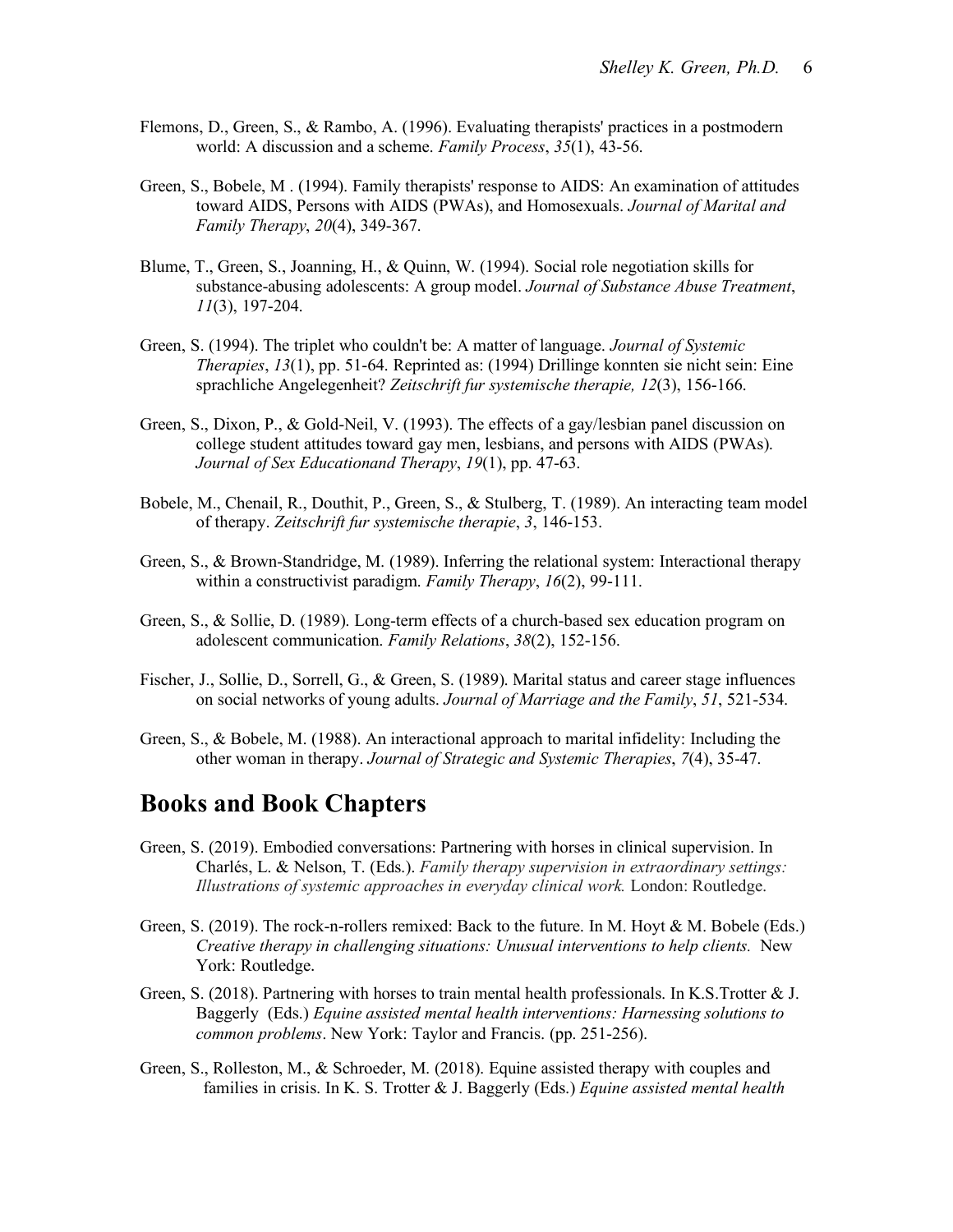*interventions: Harnessing solutions to common problems*. New York: Taylor and Francis. (pp. 238-248).

- Green, S., Schroeder, M., Rolleston, M., Penalva, C., & Judd, V. (2018). Triggering transformations: An equine assisted approach to the treatment of substance Abuse. In K. S. Trotter & J. Baggerly (Eds.) *Equine assisted mental health interventions: Harnessing solutions to common problems*. New York: Taylor and Francis. (pp. 161-168).
- Green, S. & Flemons, D. (Eds.) (2018). *Quickies: The handbook of brief sex therapy 3rd Ed.)*. New York: W.W. Norton.
- Green, S. (2014). Horse sense: Equine assisted single session consultations. In M. Hoyt and M. Talmon (Eds.) *Capture the moment: Single session therapy and walk-in service*. Williston, VT: Crown House Publishing.
- Flemons, D. & Green, S. (2014). Quickies: Single-session sex therapy. In M. Hoyt and M. Talmon (Eds.) *Capture the moment: Single session therapy and walk-in service*. Williston, VT: Crown House Publishing.
- Flemons, D. & Green, S. (2013). Relational sex therapy. In A. Rambo, C. West, A. Schooley, & T. Boyd (Eds.). *Family therapy review: Contrasting contemporary models*. New York: Taylor and Francis.
- Green, S. (2013). Horses and families: Bringing equine assisted approaches to family therapy. In A. Rambo, T. Boyd, A. Schooley & C. West (Eds.). *Family therapy review: Contrasting contemporary models*. New York: Taylor and Francis.
- Reiter, M. & Green, S. (2013). Milan systemic family therapy. In M. Reiter (Ed.) *Case conceptualization in family therapy*. Boston: Pearson Publications.
- Green, S., & Flemons, D. (Eds.). (2007). *Quickies: The handbook of brief sex therapy*. (rev. ed.). New York: W.W. Norton.
- Green, S., & Flemons, D. (Eds.) (2004a). *Quickies: The handbook of brief sex therapy.* New York: W.W. Norton.
- Flemons, D., & Green, S. (2004b). Just between us: A relational approach to sex therapy. In S. Green & D. Flemons (Eds.), *Quickies: The handbook of brief sex therapy* (pp. 126-170). New York: W. W. Norton.
- Flemons, D., & Green, S. (2002). Ethnography and therapy: Stories that conform / stories that transform—a conversation in 4 parts. In A. Bochner & C. Ellis (Eds.), *Recomposing ethnography*. Walnut Creek, CA: Altamira Press. (pp. 87-94, 115-121, 165-169, 187- 190).
- Green, S. & Shilts, L. (2001). Supervisory consultation: Bringing new life to supervision. In B.L. Duncan & J. Sparks (Eds.), *Heroic clients, heroic agencies: Partners for change.* Ft. Lauderdale, FL: Nova Southeastern University Press.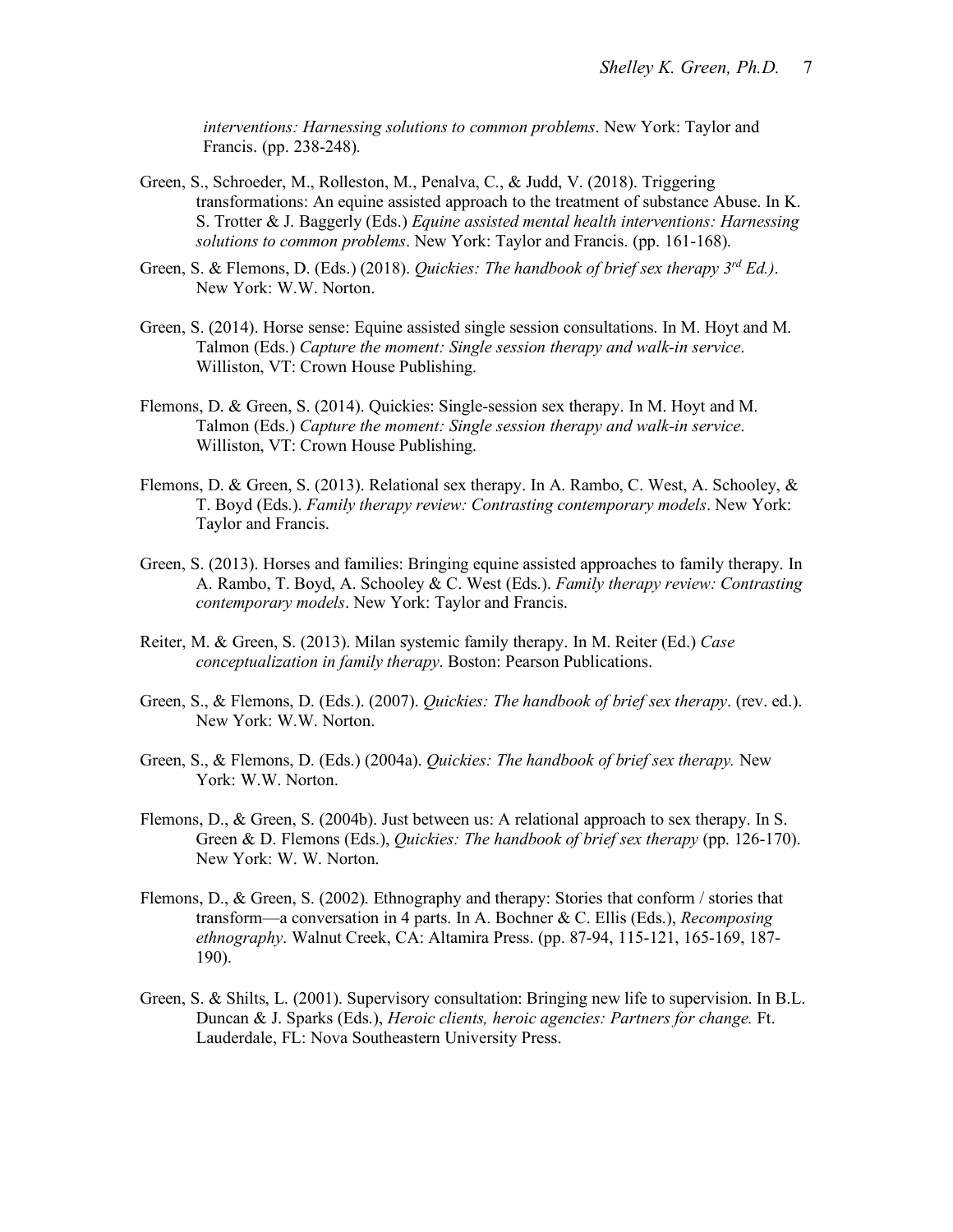Green, S., Cox, J., & Rhodes, K. (1998). A trilogy of changes initiated by The Amazing Brainiac. In F. Thomas & T. Nelson (Eds.), *Tales from treating families* (pp. 265-276). Binghamton, NY: Haworth Press.

# **Funded Research**

*Quell Foundation Grant (January, 2018-December, 2018).* In partnership with Stable Place Equine Assisted Therapies. *Equine Facilitated Therapy (EFT) with At-Risk Youth.* The project will support research on equine facilitated clinical services to at-risk young men from the Pompano Youth Treatment Center. *(\$41,000).*

*Ware Foundation Grant (April 2016-April 2018).* In partnership with FIU-BRIDGE Program and Stable Place Equine Assisted Therapies*. Examining Equine Facilitated Psychotherapy (EFP) as a Complement to Standard Care for Foster Youth in Residential Treatment. (\$25,876).*

### **Book Reviews**

- Green, S. (2003). Book Review of E. Clift (Ed.). (2002). *Women's encounters with the mental health establishment: Escaping the yellow wallpaper.* In *Journal of Marital and Family Therapy, 29*(4.), 573-574*.*
- Green, S. (2003). Book Review of P. Kleinplatz (Ed.). (2001). *New directions in sex therapy: Innovations and alternatives.* In *Journal of Couple & Relationship Therapy, 2*(1). 73-75.
- Green, S. (1997). Book Review of Haber, R. (1996). *Dimensions of psychotherapy supervision: Maps and means*. In *The Supervision Bulletin.*

### **Consulting and Editorial Activities**

- *Ad Hoc Reviewer, Journal of Marital and Family Therapy, 2014-2020.*
- *Book Reviews Editor, Journal of Marital and Family Therapy , July, 2004-December, 2011.*
- *Member, Editorial Board, Journal of Marital and Family Therapy, July, 2004-2014.*

*Member, Editorial Board, Journal of Feminist Family Therapy, March 2003-2014.*

*Ad Hoc Reviewer*, *Journal of Marital and Family Therapy*, 2001-2004

*Ad Hoc Reviewer, Journal of Systemic Therapy, 2004-2018.*

*Guest Editor, Special Section on Therapists' Experiences in Working with AIDS/HIV, Journal of Systemic Therapies*, *16*(1), 1-45, (1997).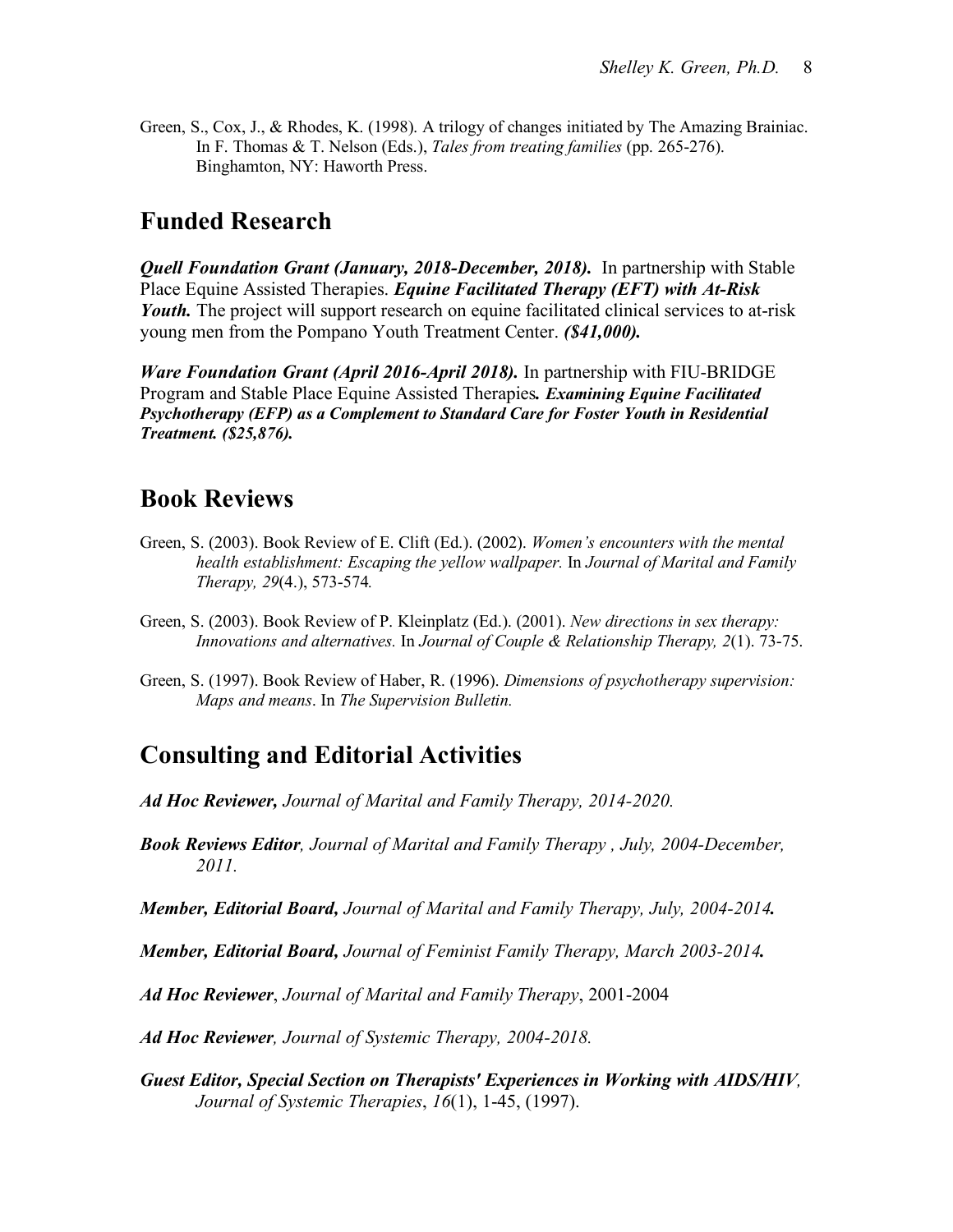*Member, Editorial Board, Journal of Systemic Therapy*. 1993-2003

*Reviewer*, *Current Thinking and Research in Brief Therapy.* 1995-1999.

*Ad Hoc Reviewer, Families, Systems, & Health*, 1998-2002.

*Reviewer, Human Sexuality textbooks, D.C. Heath Publishers*. 1989-1992.

#### **Refereed Presentations**

- Lowry, C., **Green, S.,** & Flemons, D. (February, 2021). *Equine Assisted Relational Family Therapy.* Presentation delivered at the Florida Mental Health Counselors Association Virtual Summit.
- **Green, S.,** Hospital, M., & Morris, S. (June, 2018). *Examining the Impact of Equine Facilitated Psychotherapy (EFP) on PTSD Symptomatology among Residential Foster Youth.*  Presentation delivered at the Horses in Education and Therapy International (HETI) Congress of Equine Facilitated Programmes, Dublin, Ireland.
- Hospital, M., **Green, S**., Morris, S., Wagner, E., Rothman, N., Rolleston, M., &Schroeder, M. (November, 2017). *Examining Equine Facilitated Psychotherapy (EFP) as a Complement to Standard Care for Foster Youth in Residential Treatment.* Poster session presented at the Solution Focused Brief Therapy Association Conference, Santa Fe, NM.
- Ganci, L. & **Green, S.** (September, 2016). *Building pathways of success for Latinas in MFT training.* Workshop presented at the annual conference of the American Association for Marriage and Family Therapy, Indianapolis, IN.
- Bishop, M., **Green, S.,** Graham, R., & Livingston, S. (September, 2015). *Ethical Issues for MFT Practice.* Workshop presented at the annual conference of the American Association for Marriage and Family Therapy, Austin, TX.
- Flemons, D. & **Green, S.** (February, 2015). *Within and Between: Brief Relational Couples Therapy*. Workshop presented at the annual conference of the Texas Association for Marriage and Family Therapy, Austin, TX.
- Ray, W., Anger-Diaz, B., Anger, K., Bobele., M., Duvall, J., Flemons, D., **Green, S.,** Slive, S. (February, 2015). *Basic Principles and Future Directions of Brief Therapy*. Panel discussion at the annual conference of the Texas Association for Marriage and Family Therapy, Austin, TX.
- **Green, S**. (August, 2014). *Equine Assisted Training in a Family Therapy Graduate Program*. Brief presentation delivered at the inaugural conference on Uniting Equine Assisted Activities and Therapies with Higher Education, Murfreesboro, TN.
- **Green, S.,** Keever, R., Judd, V., & DeBord, M. (November, 2013).*Partnering with Horses to Train Family Therapy Students.* Workshop presented at the annual conference of the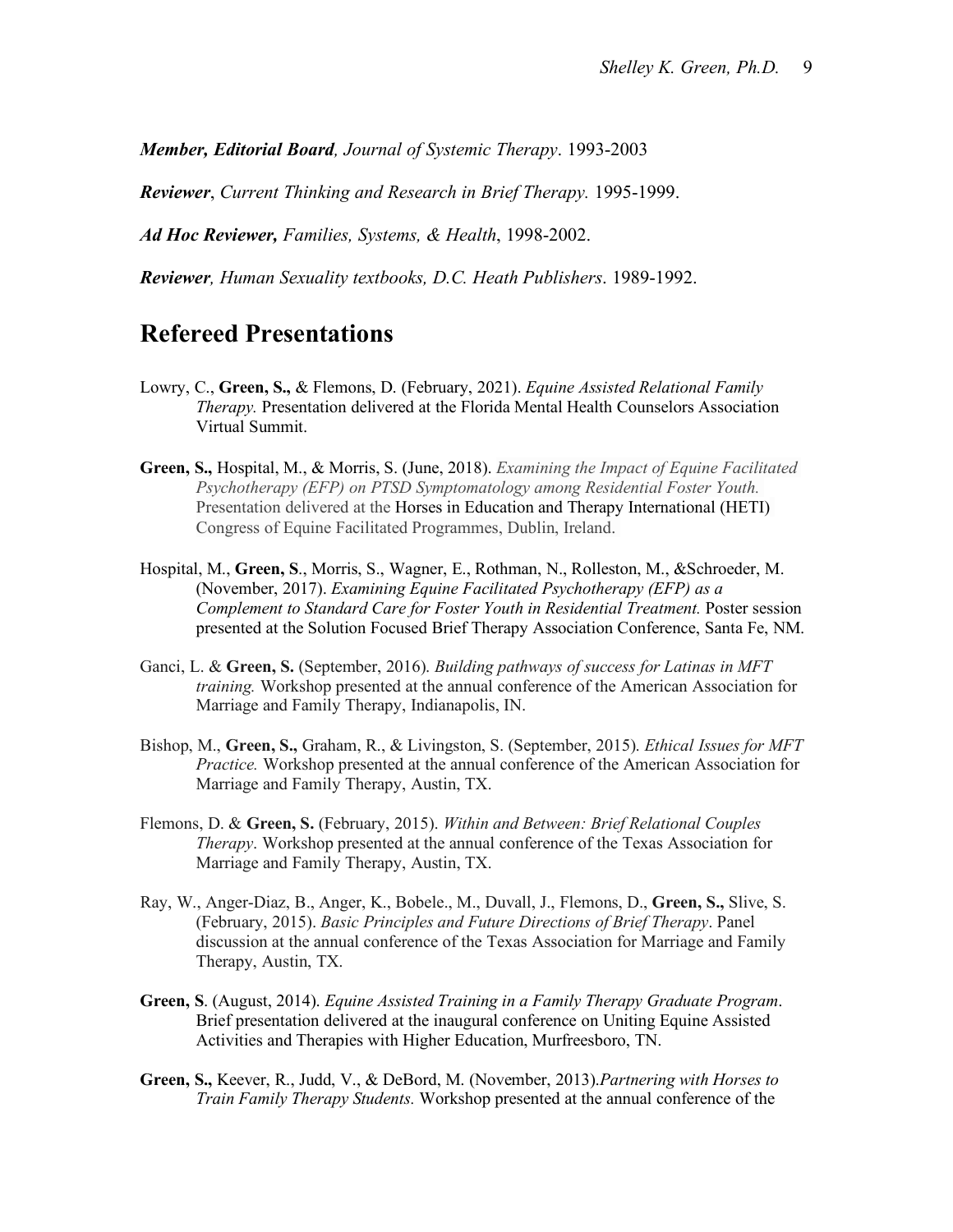Professional Association of Therapeutic Horsemanship International (PATH Intl), Orlando, FL.

- Bishop, M., Campbell, S**.**, **Green, S.** (October, 2013). *Ethical issues for MFT practice: 2013*. Workshop presented at the annual conference of the American Association for Marriage and Family Therapy, Portland, OR.
- **Green, S**. (March, 2013). *Straight from the Horse's Mouth—Conversations on Equine Assisted Therapy and Clinical Training.* Workshop presented at the ConversationFest conference, Galveston, TX.
- **Green, S.,** Lewis, L., & Keever, R. (September, 2012). *Clinical training: An equine assisted approach*. Workshop presented at the annual conference of the American Association for Marriage and Family Therapy, Charlotte, NC.
- **Green, S.** & Flemons, D. (September, 2011). *Transforming Paradoxes in Intimate Couple Relationships.* Institute presented at the annual conference of the American Association for Marriage and Family Therapy, Fort Worth, TX*.*
- **Green, S**. & Salassi-Gilliam, L. (October, 2009). *Sex, lies, and love: A both/and approach to infidelity, abuse, and addiction*. Workshop presented at the annual conference of the American Association for Marriage and Family Therapy, Sacramento, CA.
- **Green, S.,** Cole, P., Singer, M., & Rambo, A. (June, 2008). *When Worlds Collide: The Mental Health World Isn't Postmodern*. Interest group presented at the annual conference of the American Family Therapy Academy, Philadelphia, PA.
- **Green, S.,** Cole, P., Singer, M., & Rambo, A. (June, 2008). *When Worlds Collide: The Licensure Exam Isn't Postmodern*. Workshop presented at the annual conference of the American Family Therapy Academy, Philadelphia, PA.
- **Green, S.** & Salassi-Gilliam, L. (May, 2008). *Sex, lies, and love: A systemic approach to infidelity, abuse, and addiction*. Workshop presented at the annual conference of the Florida Association for Marriage and Family Therapy, Ft. Lauderdale, FL.
- Singer, M**., Green, S.,** & Cole, P. (June, 2007). *Lessons of an Academic: The Passions and Pitfalls of Passing on the Torch.* Workshop presented at the annual conference of the American Family Therapy Academy, Vancouver, British Columbia.
- **Green, S**., & Thomas, F. (October, 2006). *The Dance of Supervision: Who Leads?* All-day institute presented at the annual conference of the American Association for Marriage and Family Therapy, Austin, TX.
- Thomas, F. & **Green, S**. (October, 2005). *Supervision Refresher: Having Fun Jump-Starting Supervision.* Institute presented at the annual conference of the American Association for Marriage and Family Therapy, Kansas City, MO.
- **Green, S**. & Coleman, S. (May, 2005). *Gay Parents Raising Children in Same-Sex Families.* Workshop presented at the annual conference of the Florida Association for Marriage and Family Therapy, Ft. Lauderdale, FL.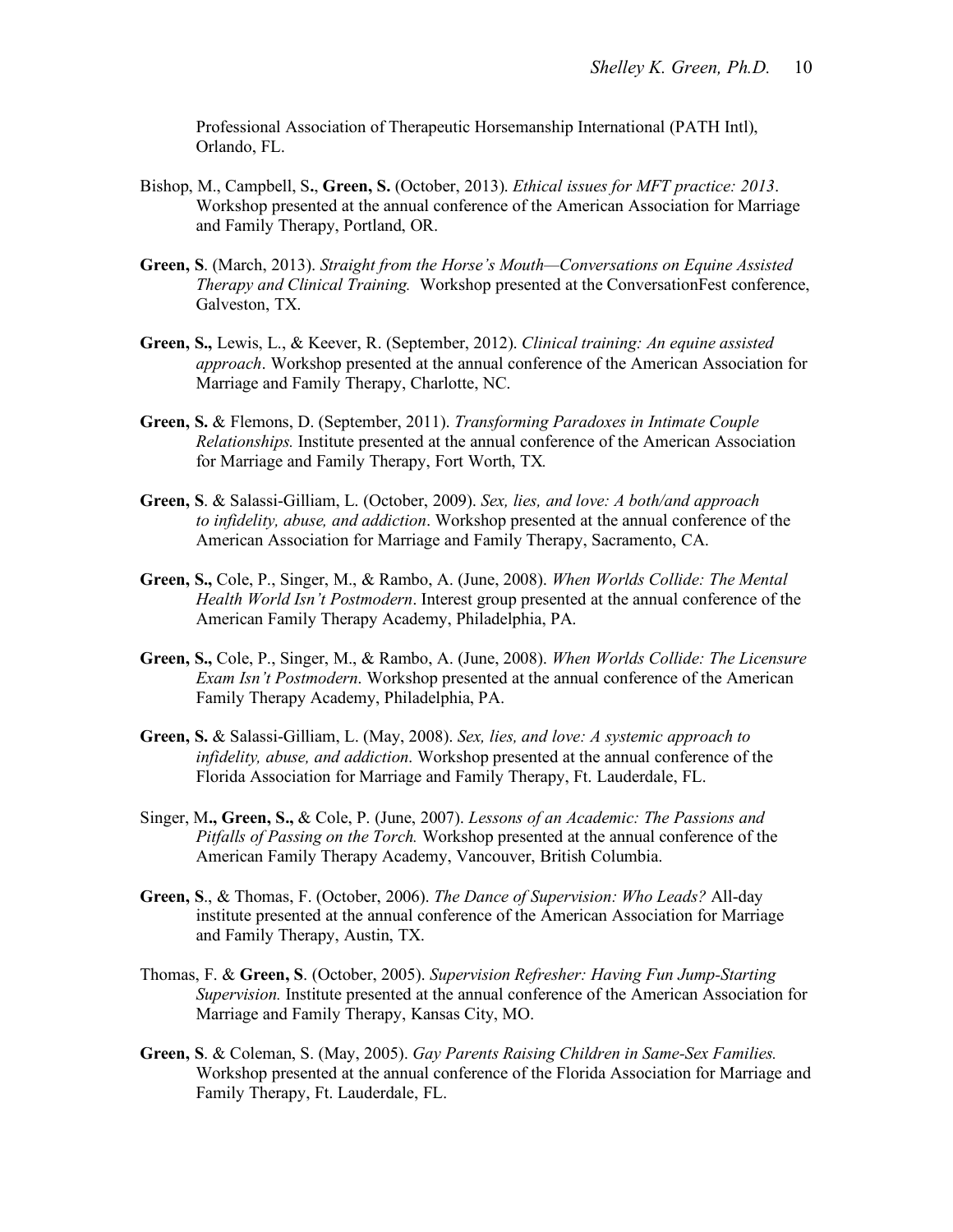- **Green, S**. (September, 2004). *Moral Integrity vs. Moralizing: Relational Sex Therapy*. Workshop presented at the annual conference of the American Association for Marriage and Family Therapy, Atlanta, GA.
- **Green, S**. & Flemons, D. (November, 2003). *From Lingua Franca to Scriptio Animi: Carolyn Ellis's Writing of the Heart.* SSSI Spotlight Session organized to honor the work of Prof. Carolyn Ellis in the 2003 NCA (National Communication Association) Convention. Miami, FL.
- **Green, S.** (October, 2003). *Quickies: Brief Approaches to Sex Therapy*. Workshop presented at the annual conference of the American Association for Marriage and Family Therapy, Long Beach, CA.
- **Green, S.,** Cole, P., & Rambo, A. (June, 2003). Round table presentation delivered at the annual conference of the American Family Therapy Academy, Miami, FL.
- **Green, S**., & Cole, P. (2001, June). *Innovative family therapy training at Nova Southeastern University.* Poster presentation delivered at the annual conference of the American Family Therapy Academy, Miami, Florida.
- **Green, S**., Cole, P., & Rambo, A. (2001, June). *Gender challenges in teaching and training*. Roundtable presented at the annual conference of the American Family Therapy Academy, Miami, Florida.
- **Green, S.,** & Flemons, D. (2000, May). *Supervision quagmires and how to get out of them.* Workshop presented at the annual conference of the Florida Association for Marriage and Family Therapy, Miami, Florida.
- Bochner, A., Ellis, C., Flemons, D., Gale, J., **Green, S**. & Richardson, L. (2000, January). *Stories that conform, stories that transform.* Panel discussion, The 2000 Couch/Stone Symposium on Ethnography for the  $21<sup>st</sup>$  Century: Alternatives and Opportunities. St. Petersburg, Florida.
- **Green, S**., Benasutti, R., Katz, J., Libansky, I., Posada, S., & Shatz, K. (2000, January). *A focused transformation.* Presented at the annual conference of the Qualitative Research in Education Conference in Athens, Georgia.
- **Green, S**., & Flemons, D. (2000, January). *On becoming a qualitative researcher*. Presented at the annual conference of the Qualitative Research in Education Conference in Athens, Georgia.
- Flemons, D., & **Green, S**. (1997, September). *Revisioning sex therapy*. Presented at the annual conference of the American Association for Marriage and Family Therapy, Atlanta, Georgia.
- **Green, S**., Shilts, L., & Bacigalupe, G. (1997, September). *Interactive supervision: A model for creative training and consultation.* Presented at the annual conference of the American Association for Marriage and Family Therapy, Atlanta, Georgia.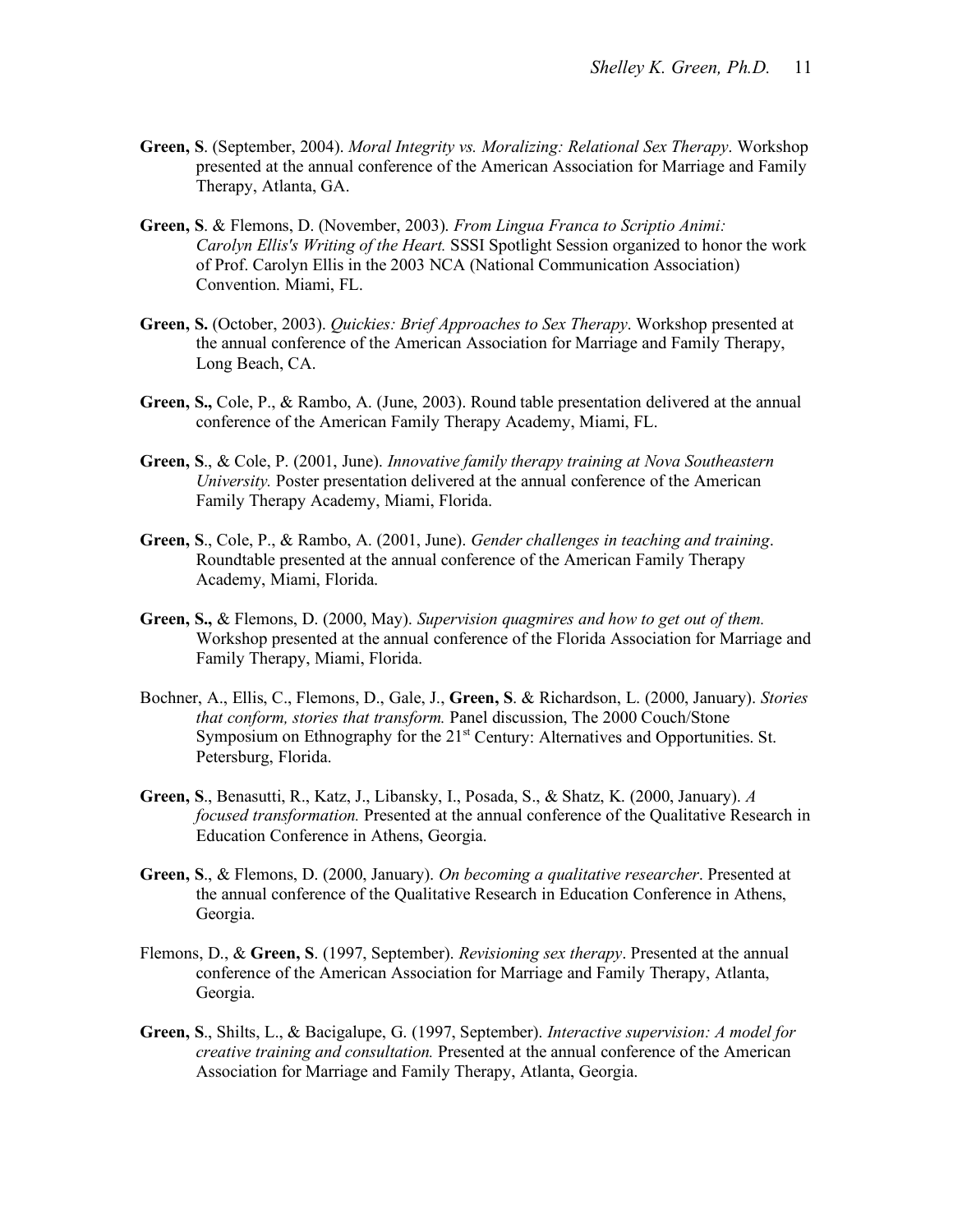- **Green, S.** (1997, June). *Revisioning supervision: Inviting colleagues' voices*. Presented at the annual conference of the American Family Therapy Academy, Minneapolis, MN.
- Bacigalupe, G., **Green, S**., & Shilts, L. (1996, October). *When approved is not enough: Revisioning supervision*. Presented at the annual conference of the American Association for Marriage and Family Therapy, Toronto, Ontario, Canada.
- Burnett, C., Chenail, R., Flemons, D., **Green, S.,** & Polkinghorn, B. (1996, January). *Anatomy of a doctoral research sequence*. Presented at the International Qualitative Research in Education Conference, University of Georgia, Athens, Georgia.
- Burnett, C., Chenail, R., Flemons, D., **Green, S**., & Polkinghorn, B. (1995, December). *Introductory workshop on qualitative research, Parts I & II*. Presented at the Tenth Annual Primary Care Research Methods and Statistics Conference, University of Texas Health Science Center, San Antonio, Texas.
- **Green, S.**, & Shelton, D. (1995, November). *Living, changing, dying: Therapy with HIV/AIDS clients*. Presented at the annual conference of the American Association for Marriage and Family Therapy, Baltimore, Maryland.
- **Green, S.,** & Flemons, D. (1995, May). *A relational approach to sex therapy*. Presented at the annual conference of the Florida Association for Marriage and Family Therapy, Tampa, Florida.
- Shelton, D., & **Green, S**. (1995, May). *HIV/AIDS-related therapy: A model for treatment and collaboration.* Presented at the annual conference of the Florida Association for Marriage and Family Therapy, Tampa, Florida.
- Green, S. (1992, October). *Becoming an AAMFT Approved Supervisor: How to survive the process.* Presented at the annual conference of the American Association for Marriage and Family Therapy, Miami, Florida.
- Green, S., Dosser, D., & Brooks, S. (1991, October). *Gender issues in supervision and training: Utilizing the person of the therapist.* Presented as part of the Training Director's Institute at the annual conference of the American Association for Marriage and Family Therapy, Dallas, Texas.
- Green, S. (1991, May). *Women training women: Encouraging discomfort in supervision and therapy.* Workshop presented at the annual conference of the Florida Association for Marriage and Family Therapy, Palm Beach Gardens, Florida.
- Green, S., & Flemons, D. (1991, May). *Ambiguity and freedom: Liberating couples from "open communication."* Paper presented at the annual conference of the Florida Association for Marriage and Family Therapy, Palm Beach Gardens, Florida.
- Green, S., & Brooks, S. (1991, January). *From wimp to woman: Discomfort as a context for training and therapy.* Paper presented at the annual conference of the Texas Association for Marriage and Family Therapy, Dallas, Texas.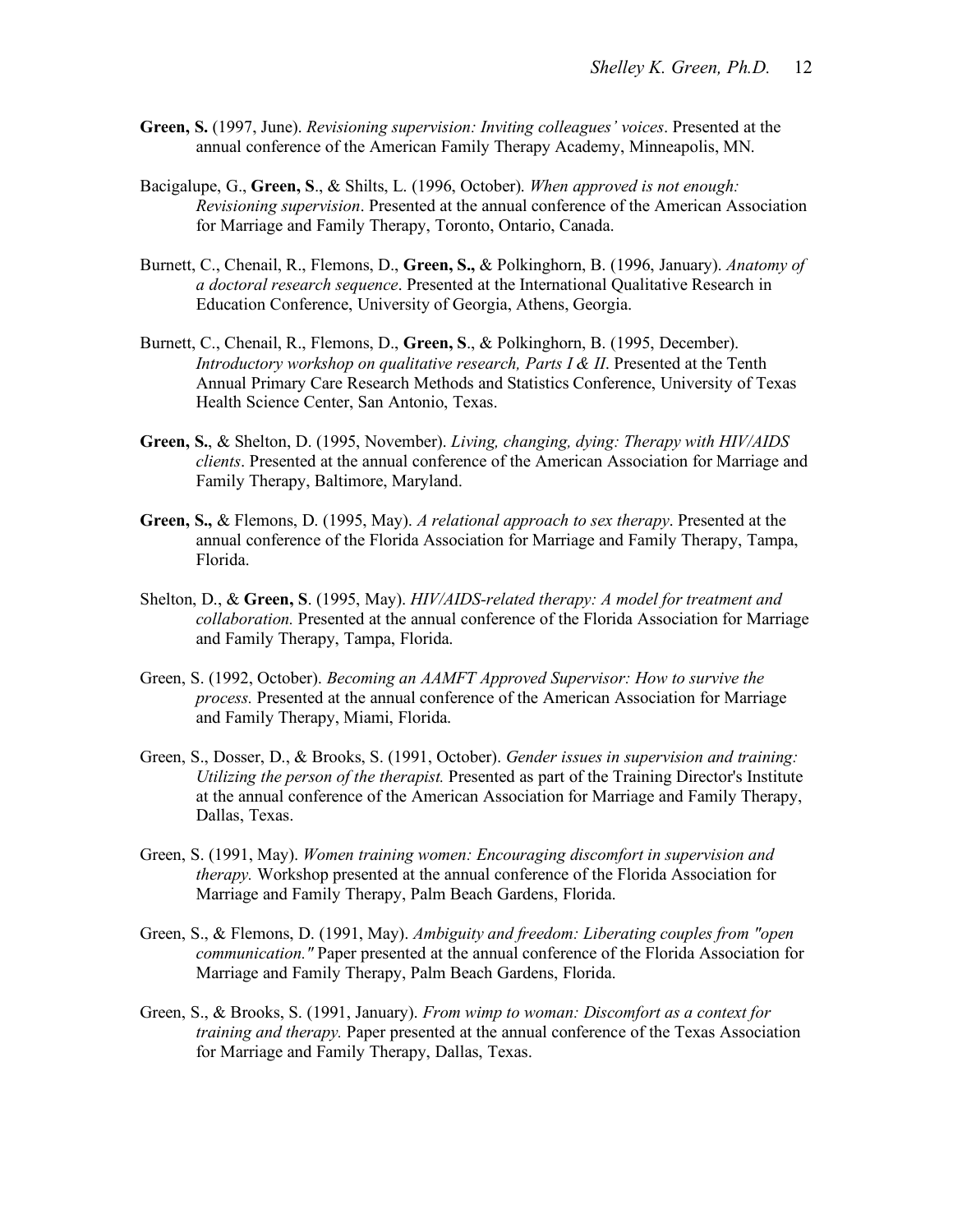- Green, S. (1990, January). *Family therapists' response to AIDS and persons with AIDS (PWAs).*  Paper presented at the annual conference of the Texas Association for Marriage and Family Therapy, San Antonio, Texas.
- Green, S. (1989, October). *Attitudes of family therapists toward persons with AIDS (PWAs)*. Research poster session presented at the annual conference of the American Association for Marriage and Family Therapy, San Francisco, California.
- Green, S. (1989, January). *Nurturing ambiguity: The other side of open communication.* Paper presented at the annual conference of the Texas Association for Marriage and Family Therapy, Houston, Texas.
- Green, S., & Flemons, D. (1989, January). *Sex and metaphor*. Paper presented at the annual conference of the Texas Association for Marriage and Family Therapy, Houston, Texas.
- Green, S., & Flemons, D. (1989, January). *Therapeutic theatre*. Paper presented at the annual conference of the Texas Association for Marriage and Family Therapy, Houston, Texas.
- Flemons, D., & Green, S. (1988, December). *Brief family therapy.* Workshop presented at the Fourth International Congress on Ericksonian Approaches to Hypnosis and Psychotherapy, San Francisco, California.
- Bobele, M., Chenail, R., Douthit, P., & Green, S. (1988, October). *Variations on the reflecting team theme*. Paper presented at the annual conference of the American Association for Marriage and Family Therapy, New Orleans, Louisiana.
- Green, S. (1988, January). *An interactional approach to marital infidelity: Including the other woman in therapy.* Paper presented at the annual conference of the Texas Association for Marriage and Family Therapy, San Antonio, Texas.
- Green, S., & Douthit, P. (1988, January). *Therapeutic treatment considerations for the bulimic client.* Paper presented at the annual conference of the Texas Association for Marriage and Family Therapy, San Antonio, Texas.
- Green, S., & Brown-Standridge, M. (1987, January). *A constructivist view: Implications for family intervention*. Paper presented at the annual conference of the Texas Association for Marriage and Family Therapy, Dallas, Texas.
- Green, S. (1987, January). *Ecological group therapy for drug-abusing adolescents*. Paper presented at the annual conference of the Texas Association for Marriage and Family Therapy, Dallas, Texas.
- Green, S., & Blume, T. (1986, November). *Promoting social role negotiation skills for drugabusing adolescents.* Paper presented at the annual conference of the National Council on Family Relations, Dearborn, Michigan.
- Green, S., & Blume, T. (1986, January). *Alternatives to drug abuse: Improving adolescents' rolemaking ability at home and in the community*. Paper presented at the annual conference of the Texas Association for Marriage and Family Therapy, Houston, Texas.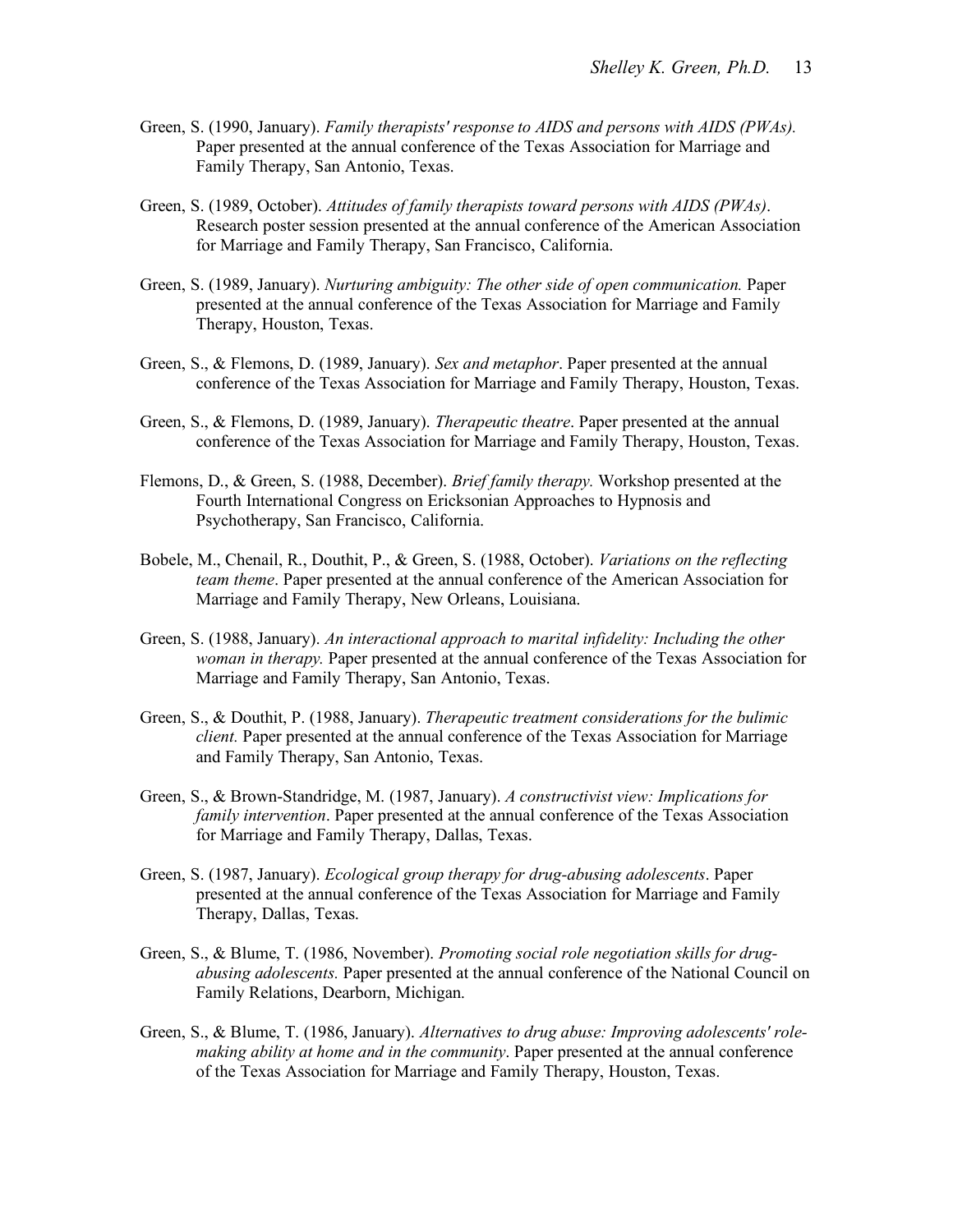Green, S., & Sollie, D. (1985, November). *The effects of sexuality education on communication and knowledge*. Paper presented at the annual conference of the National Council on Family Relations, Dallas, Texas.

#### **Invited Keynote Addresses**

- Green, S. & Flemons, D. (February, 2009). *Therapeutic Quickies: A Relational Approach to Brief Sex Therapy.* Invited keynote address presented at the annual conference of the Georgia Association for Marriage and Family Therapy, Macon, GA.
- Green, S. & Flemons, D. (February, 2007). *Quickies: Brief Approaches to Sex Therapy.* Featured presentation at the annual conference of the Louisiana Association for Marriage and Family Therapy, Baton Rouge, LA.
- Green, S. & Flemons, D. (May, 2005). *Quickies: Working Briefly with Clients' Sexual Problems.* Keynote address presented at the annual conference of the Florida Association for Marriage and Family Therapy, Ft. Lauderdale, FL.
- Green, S. & Flemons, D. (February, 2005). *A "Quickies" Approach to Brief Sex Therapy.* Keynote address presented at the annual conference of the Kentucky Association for Marriage and Family Therapy, Louisville, KY.
- Green, S. & Flemons, D. (January, 2004). *Quickies: Brief Approaches to Sex Therapy*. Keynote address presented at the University of Georgia's  $20<sup>th</sup>$  Annual Marriage and Family Therapy Institute, Athens, GA.

### **Invited Lectures and Workshops**

- Green, S. & Schroeder, M. (December, 2017). *Equine Assisted Family Therapy at NSU—Building Community.* Presentation to the NSU Levan Ambassadors Board Breakfast Meeting. Nova Southeastern University, Fort Lauderdale, FL.
- Flemons, D. & Green, S. (February, 2017*). Quickies: Working relationally with couples around sexual issues*. Training provided to the Family Therapy graduate students at Valdosta State University.
- Flemons, D. & Green, S. (November, 2014). *Some Like it Hot: A Relational Approach to Working with High-Conflict Couples*. Workshop presented for the Broward Association for Marriage and Family Therapy, Fort Lauderdale, FL.
- Green, S., Rolleston, M., Schroeder, M., & Rothman, N. (November 2015). *Equine Assisted Family Therapy: Supervision, Training and Clinical Work.* Workshop presented for the Brief Therapy Institute Training Series, Nova Southeastern University, Fort Lauderdale, FL.
- Green, S., Judd, V., Giraldez, D., & Miller, A. (February, 2014). *Equine Assisted Training for Family Therapists.* Workshop presented for the Broward Association for Marriage and Family Therapy, Fort Lauderdale, FL.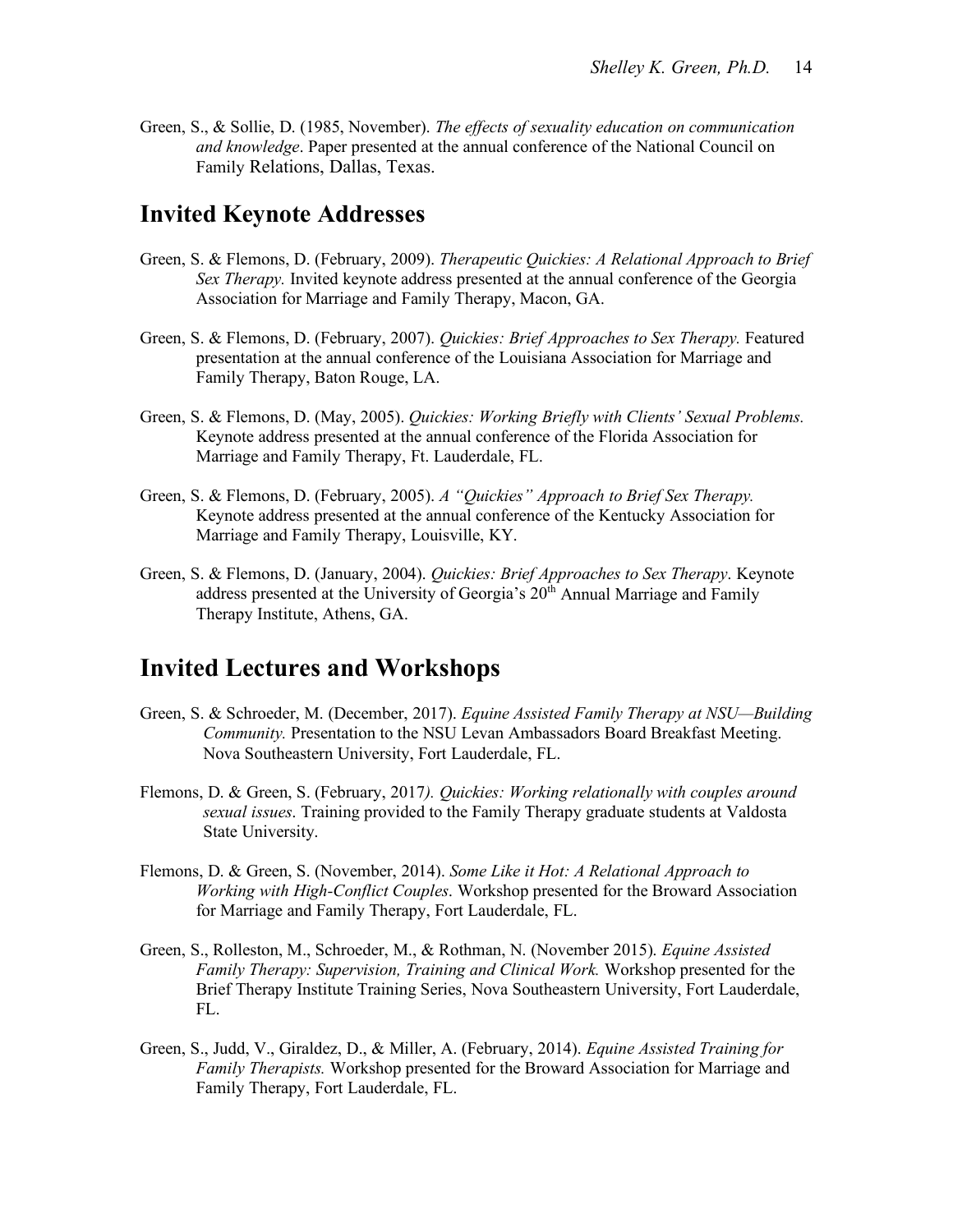- Green, S., Giraldez, D., & Keever, R. (March, 2013). *Equine Assisted Family Therapy: Supervision, Training and Clinical Work.* Workshop presented for the Brief Therapy Institute Training Series, Nova Southeastern University, Fort Lauderdale, FL.
- Green, S., Schlapfer, O., Lewis, L., & Judd, V. (March, June, Sept., 2011). *Foundations of Equine Assisted Family Therapy*. Half-day CEU workshops delivered to mental health, occupational, and physical therapy professionals in the community. Stable Foundations Equine Assisted Family Therapy Center, Davie, FL.
- Green, S., Schlapfer, O., Lewis, L., & Judd, V. (October, 2010). *Equine Assisted Family Therapy: Utilizing Horses in Brief, Systemic Clinical Work*. 1-day CEU workshop delivered at Stable Foundations Equine Assisted Family Therapy Center, Davie, FL.
- Green, S., & Schlapfer, O. (June, 2010). *Equine Assisted Family Therapy Supervision Workshop.* Half-day training presented for doctoral family therapy students. Fort Lauderdale, FL.
- Green, S. & Schlapfer, O. (May, 2010). *Creating an Equine Assisted Family Therapy Community Partnership.* Presented at the Vice President's Speaker's Forum, Nova Southeastern University, Davie, FL.
- Green, S. & Flemons, D. (April, 2009). *Paradoxes of Relationship: Inviting Intimate Freedom with Couples*. 2-day training delivered at the University of Calgary, Alberta, Canada
- Flemons, D. & Green, S. (March, 2008). *Broaching and Delving into Issues of Sex and Intimacy.*  Invited workshop presented to the Nursing Honor Society, Nova Southeastern University, Ft. Lauderdale, FL.
- Green, S., & Salassi-Gilliam, L. (October, 2007). *Sex, Lies, & Love: Working systemically with sexual abuse, addictions, and pornography.* Presented as part of the Clinical Institute in the Department of Family Therapy, Nova Southeastern University, Ft. Lauderdale, FL.
- Green, S. & Kandel, D. (May, 2005). *Sexual Harassment: Forgetaboutit at USchool*. Workshop presented to students at the University Middle School, Nova Southeastern University, Ft. Lauderdale, FL.
- Green, S. (November, 2004). *An introduction to brief therapy*. In-service training presented at the Family Services Agency, Ft. Lauderdale, FL.
- Green, S. & Flemons, D. (May, 2004). *Brief Approaches to Sex Therapy*. Day-long workshop presented at the Reunion Institute of the Salesmanship Club Youth and Family Centers, Inc., Dallas, TX.
- Green, S. & Flemons, D. (April, 2004). *Quickies: Brief Approaches to Sex Therapy*. Workshop presented at the University of South Florida Family Therapy Conference, Tampa, FL.
- Green, S. (2000, March). *Systemic approaches to sex therapy*. Training presented for the Dade Association for Marriage and Family Therapy, Miami, Florida.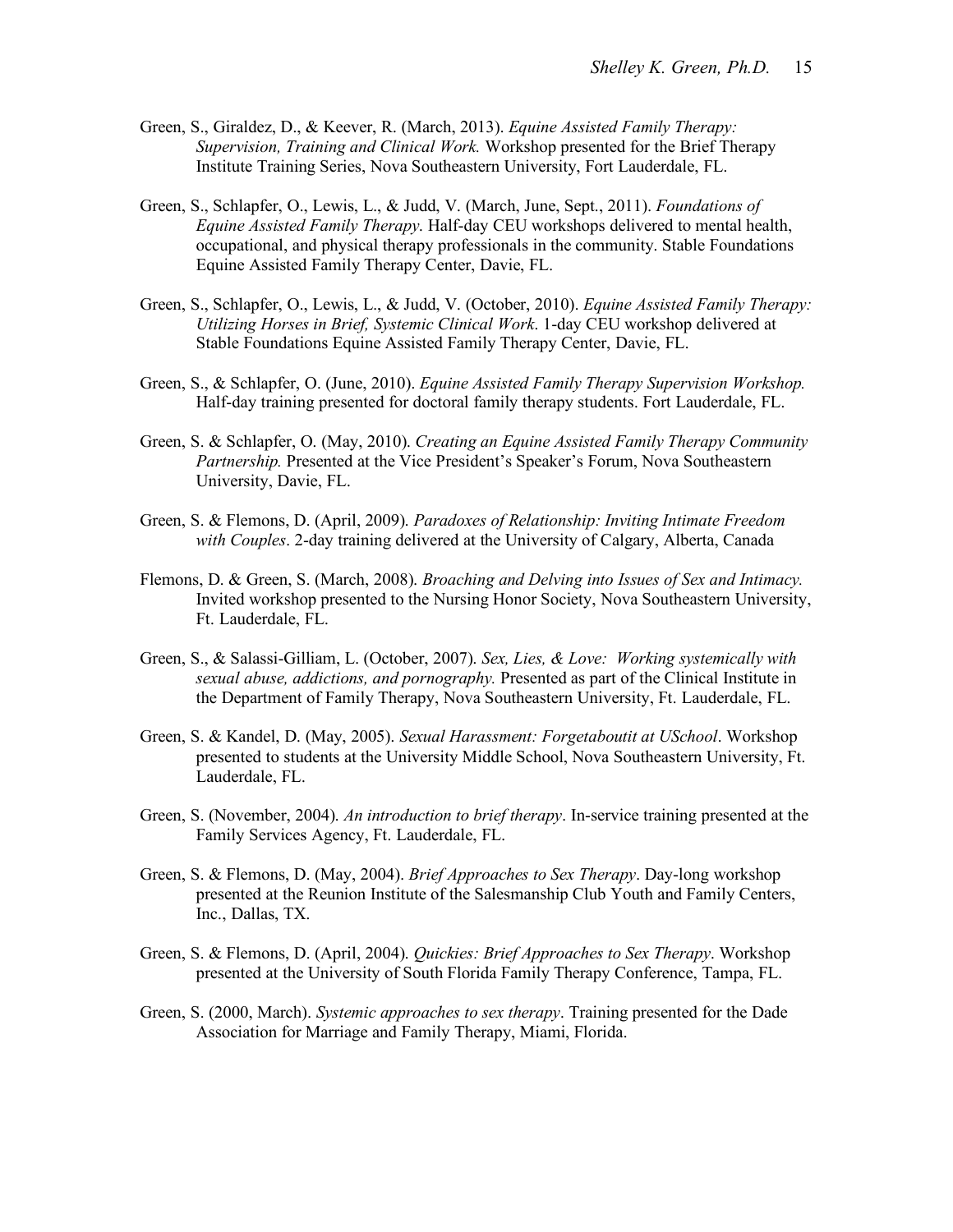- Green, S. (1999, October). *Creating gay-affirmative relationships with clients*. Training presented to the staff of the VOICES Family Outreach Program, Nova Southeastern University, Ft. Lauderdale, FL.
- Green, S., & Flemons, D. (1999, September). *The dynamics of the supervisory relationship.* Workshop presented as part of the Clinical Supervision Training Series sponsored by the Dade County Association for Marriage and Family Therapy, Barry University Miami, Florida.
- Flemons, D., & Green, S. (1997, November). *Revisioning sex therapy*. Workshop presented as part of the Scholarship Series on Brief Therapy, sponsored by the School of Social and Systemic Studies, Nova Southeastern University, Ft. Lauderdale, Florida.
- Green, S. (1996, December). *Contextual sex therapy*. Workshop presented as part of the Scholarship Series on Brief Therapy, sponsored by the School of Social and Systemic Studies, Nova Southeastern University, Ft. Lauderdale, Florida.
- Green, S., & Flemons, D. (1995, October). *A relational approach to sex therapy*. Workshop presented as part of the Scholarship Series on Brief Therapy, sponsored by the School of Social and Systemic Studies, Nova Southeastern University, Ft. Lauderdale, Florida.
- Green, S., Roscoe, S., & Warner, K. (1993, April). *Models of brief therapy*. Workshop presented as a component of a training seminar sponsored by Children's Services Council, Palm Beach County, Florida.
- Green, S., & Flemons, D. (1992, November). *A relational approach to sexual issues in therapy.* Presented as a workshop for the Broward Association for Marriage and Family Therapy, Ft. Lauderdale, Florida.
- Green, S., May, H., & Louis, M. (1991, April). *Dealing with violence: Empowering families.*  Presented as a component of a seminar on "Violence in Families" sponsored by Eastern Area Health Education, Greenville, North Carolina.
- Green, S. (1991, March). *An interactional perspective for working with families with AIDS*. Presented as a component of a regional AIDS training seminar sponsored by the Area Health Education Center, Greenville, North Carolina.
- Green, S., & Dosser, D. (1991, April). *Intimate relationships in the 90's.* Presented on radio talk show, *Housecalls*, sponsored by the East Carolina University School of Medicine. Aired on WTEB, Public Radio, New Bern, North Carolina.
- Green, S. (1990, September). *Dealing with AIDS: Impact on the helper.* Presented as a component of a training seminar, "Advanced issues in working with HIV/AIDS clients," sponsored by Family Services of Wake County, Raleigh, North Carolina.
- Green, S. (1990, June). *Coping with AIDS: A family perspective*. Presented as a component of "Education for human sexuality: A focus on AIDS," an educational conference sponsored by the East Carolina University Health Promotion Unit, New Bern, North Carolina.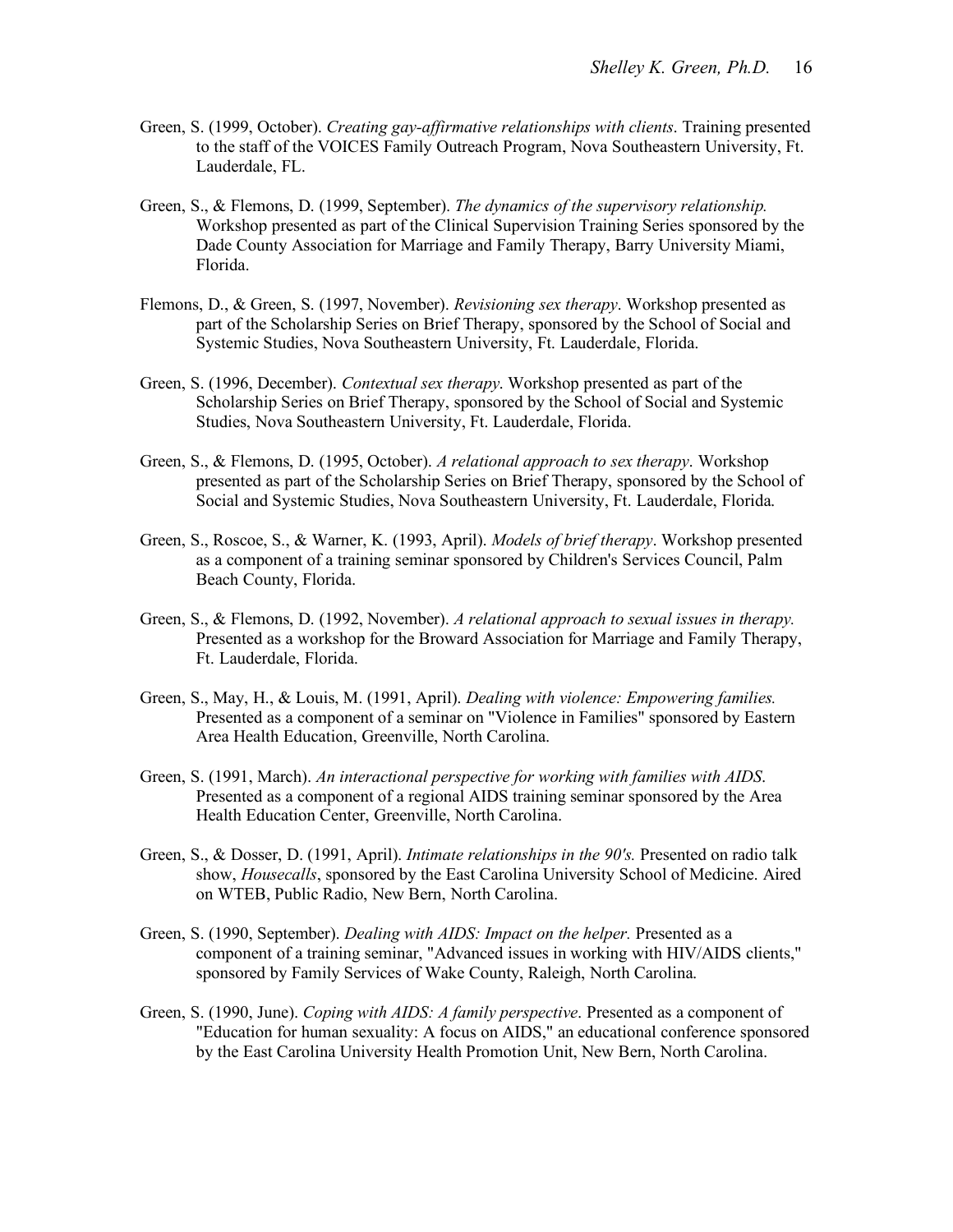- Green, S. (1988, September). *Listening to families*. Volunteer training presented for Family Outreach Center, Lubbock, Texas.
- Green, S. (1988, August). *Sexuality in recovery*. Training workshop presented for Chemical Dependency Educational Services, Lubbock, Texas.
- Green, S. (1987, April). *Marital infidelity: A special case for brief problem-focused therapy*. Presented as a colloquium for faculty and graduate students at the Department of Marriage and Family Therapy, Our Lady of the Lake University, San Antonio, Texas.
- Green, S., & Stulberg, T. (1987, November). *Sexuality education and children: The role of the volunteer*. Training seminar presented for Big Brothers/ Big Sisters, Inc., Lubbock, Texas.
- Green, S. (1987, November). *Self-esteem: An issue for family workers and their clients*. Training workshop presented for Hockley County Family Outreach Center, Levelland, Texas.
- Green, S. (1987, February). *Talking to children about sex*. Workshop presented for Head Start teachers, parents, and volunteers, Texas Tech University, Lubbock, Texas.
- Green, S. (1986, October). *Listening skills for developing leaders.* Training seminar presented for Leadership Education and Development Program, Texas Tech University, Lubbock, Texas.

# **University Service**

- *Member, College of Arts, Humanities, and Social Sciences Faculty Roundtable, Winter, 2017-2020.*
- *Member, Department of Family Therapy Master's Program Curriculum Committee, Fall, 2015-2020.*
- *Member, Faculty Advisory Committee,* Nova Southeastern University, Fall, 2010-2017.
- *Member, Faculty Search Committee,* Department of Conflict Analysis and Resolution, Nova Southeastern University, Winter, 2011.
- *Member, Internal Review Committee for Family Therapy Master's Program,* Nova Southeastern University, Fall, 2010-Winter, 2011.
- *Member, Faculty Search Committee,* Department of Conflict Analysis and Resolution, Nova Southeastern University, Summer, 2008-Winter, 2009*.*
- *Member, Faculty Search Committee,* Department of Family Therapy, Nova Southeastern University, Fall 2006-Winter, 2007.
- *Member, Internal Review Committee*, Doctoral Program in Family Therapy, Nova Southeastern University, Fall, 2005-Winter, 2006.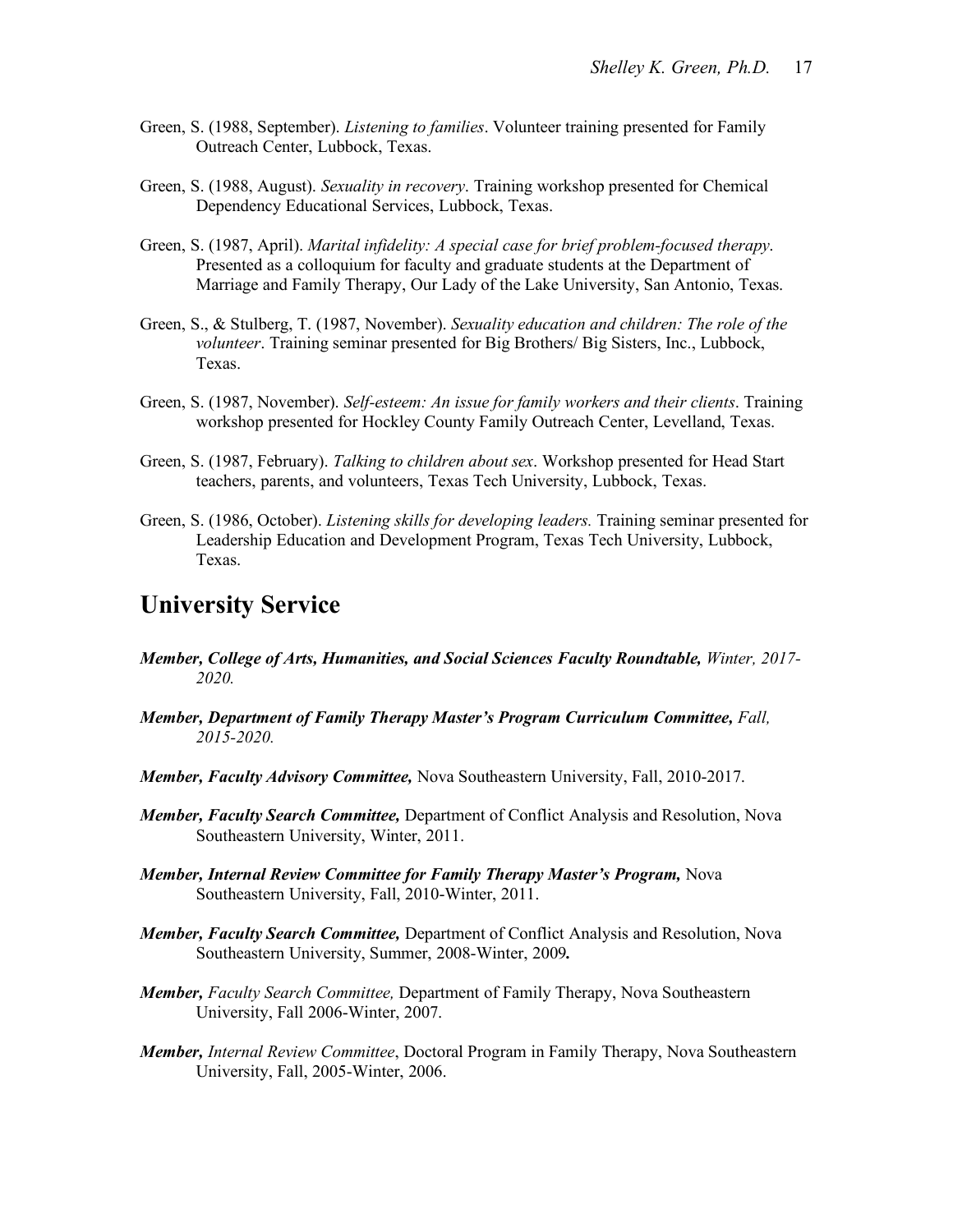- *Member, Faculty Search Committee*, Department of Family Therapy, Nova Southeastern University, Summer, 2005.
- *Member, Internal Review Committee*, Nova Southeastern University, Fall-Winter, 2004-2005.
- *Member, Faculty Search Committee*, Department of Conflict Resolution, Nova Southeastern University, Summer, 2004.
- *Representative*, *Institutional Review Board*, Nova Southeastern University, 2002-2005.
- *Member, Curriculum Committee*, School of Social and Systemic Studies, Fall, 1999-present.
- *Member, Internship Committee*, School of Social and Systemic Studies, Fall ,1999-present.
- *Trainer, University-wide Sexual Harassment Awareness* training seminars, Fall, 1999.
- *Member, Faculty Strategic Planning Charrette*, Nova Southeastern University, Fall, 1998.
- *Chair, Family Therapy Faculty Search Committee*, School of Social and Systemic Studies, Nova Southeastern University, Summer, 1996.
- *Representative, Florida Inter-University Consortium*, Nova Southeastern University, Spring, 1996-1998.
- *Member*, *Advisory Council, Women's Resource Institute*, Nova Southeastern University, Spring, 1996 - Summer, 1998.
- *Member*, *Vice President's Faculty Advisory Council*, Nova Southeastern University, Fall, 1995 1997.
- *Chair*, *Supervision Advisory Committee*, School of Social and Systemic Studies, Nova Southeastern University, Fall, 1994 - present.
- *Member*, *Faculty Productivity Committee*, School of Social and Systemic Studies, Nova Southeastern University, Fall, 1995 - present.
- *Consultant*, *Education Curriculum Committee*, Farquhar Center for Undergraduate Studies, Nova Southeastern University, Spring, 1995.
- *Member*, *Family Therapy Faculty Search Committee*, School of Social and Systemic Studies, Nova Southeastern University, Fall, 1993 - Spring, 1994.
- *Member*, *Dispute Resolution Faculty Search Committee*, School of Social and Systemic Studies, Nova Southeastern University, Fall - Spring, 1994.
- *Chair*, *Family Therapy Faculty Search Committee*, School of Social and Systemic Studies, Nova Southeastern University, Fall, 1992 - Spring, 1993.
- *Member*, *Curriculum Committee*, School of Social and Systemic Studies, Nova Southeastern University, November, 1991 - November, 1992.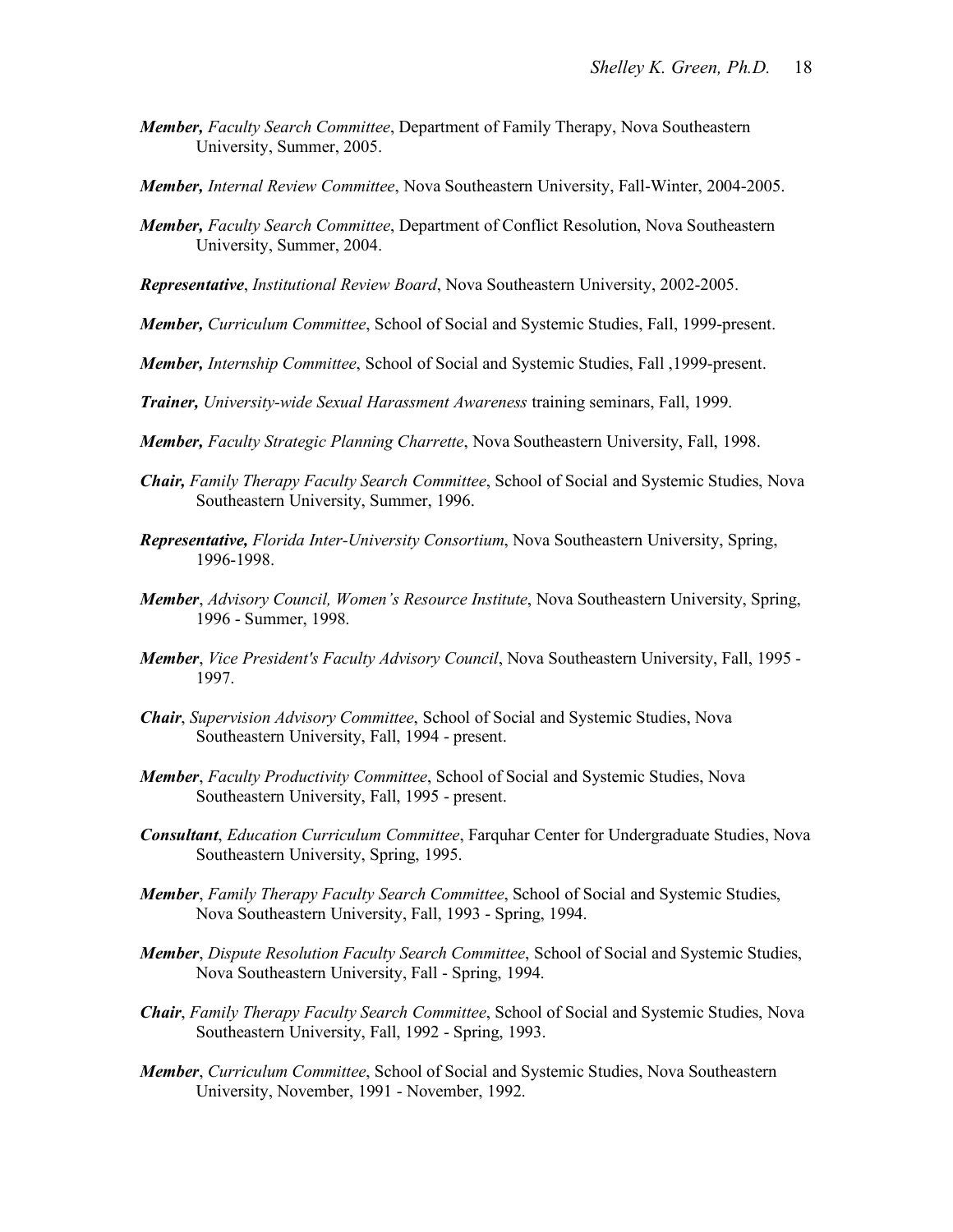- *Member, Departmental Chairperson Search Committee*, Department of Child Development and Family Relations, East Carolina University, Spring, 1990.
- *Member*, *Child Development Faculty Search Committee*, Department of Child Development and Family Relations, East Carolina University, Spring, 1990.
- *Member*, *Faculty Affairs Committee*, Department of Child Development and Family Relations, East Carolina University, Fall, 1990 - Spring, 1991.
- *Member*, *Home Economics Name Change Committee*, School of Home Economics, East Carolina University, Fall, 1990 - Spring, 1991.
- *Member*, *Campus Sub-Committee for AIDS Awareness*, East Carolina University, Fall, 1989 Spring, 1991.
- *Member*, *Strategic Planning Committee*, School of Home Economics, East Carolina University, Fall, 1989 - Spring, 1990.
- *Co-Chair*, *Family Life Conference Committee*, East Carolina University, Fall, 1989 Fall, 1990.
- *Faculty Representative*, *ECU Today Program* (undergraduate recruiting effort involving statewide presentations to potential undergraduate students and their parents), Spring, 1990 - Spring, 1991.

### **Dissertation Committee Service**

1993-present Served as Chairperson for over 20 doctoral dissertations and as a Committee Member for over 50 doctoral dissertations and/or applied clinical projects.

# **Honors and Awards**

- 2017 *President's Distinguished Professor of the Year,* College of Arts, Humanities, and Social Sciences, Nova Southeastern University, Ft. Lauderdale, FL. 2017
- 2017 *Quell Foundation Scholarships* –through partnership with Stable Place Equine Assisted Therapies, was awarded \$50K in scholarships for Master's Students in Family Therapy. Ongoing scholarships for Family Therapy students, who will become Quell Scholars and serve as ambassadors for the Quell Foundation
- 2014 *Professor of the Year,* Graduate School of Humanities and Social Sciences, Nova Southeastern University, Ft. Lauderdale, FL.
- 2005 *Faculty Appreciation Award,* School of Humanities and Social Sciences, Nova Southeastern University, Ft. Lauderdale, FL.
- 2000 *Professional Community Service Award,* Dade Association for Marriage and Family Therapy, Miami, Florida.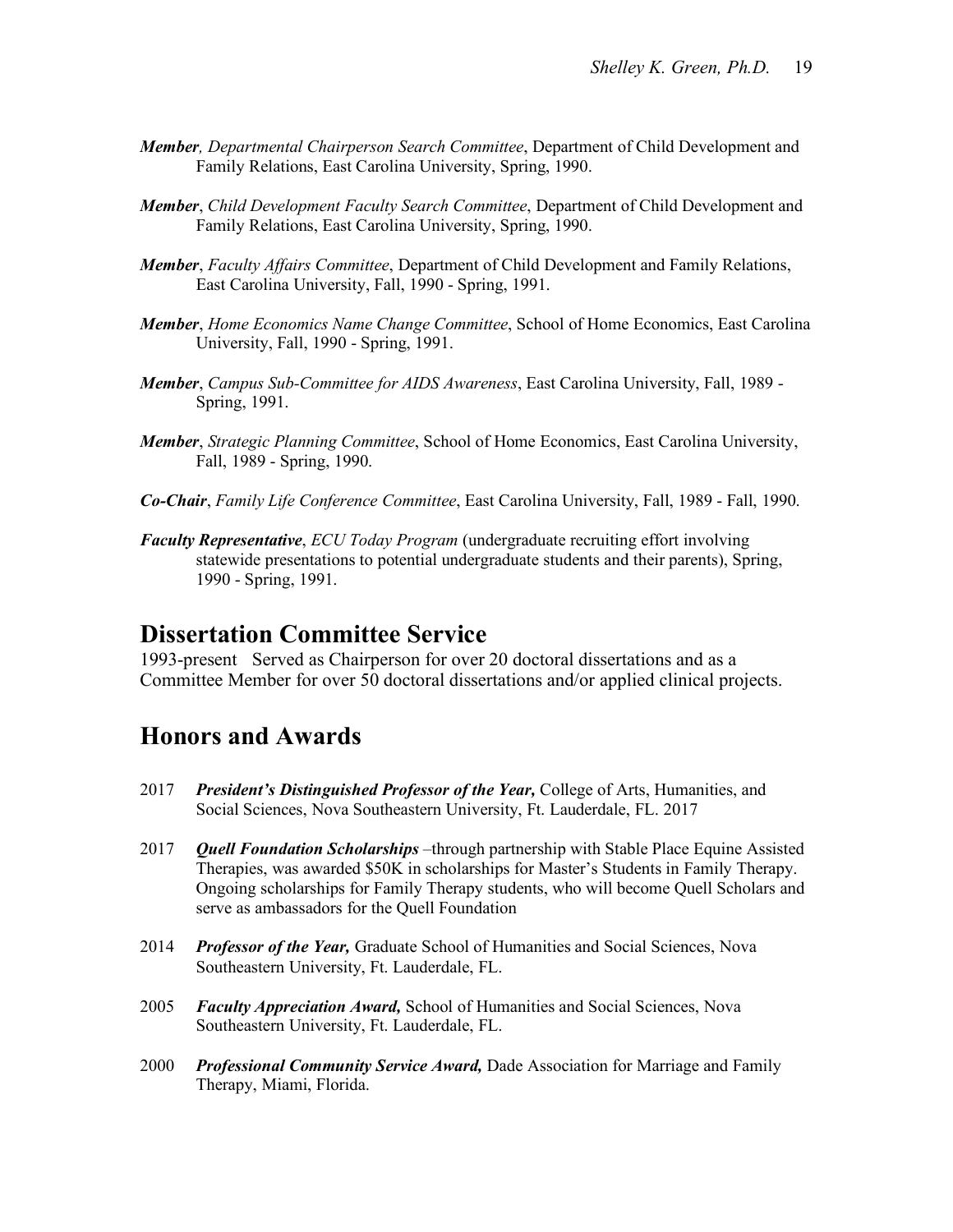- 2000 *Contribution to the Professional Development of Marriage and Family Therapists Award,* Florida Association for Marriage and Family Therapy, Miami, Florida.
- 1999 *Professional Community Service Award,* Dade Association for Marriage and Family Therapy, Miami, Florida.
- 1989 *Friend of the Gay/Lesbian Community Award,* Lubbock Lesbian/Gay Association, Lubbock, Texas.
- 1987 *Outstanding Graduate Student Instructor*, College of Home Economics, Texas Tech University, Lubbock, Texas.
- 1986 *Edwards-Murfee Scholarship*, College of Home Economics, Texas Tech University, Lubbock, Texas.
- 1986 *Phi Kappa Phi, National Honor Society*, Texas Tech University, Lubbock, Texas.

# **Professional Memberships**

- *Clinical Member and Approved Supervisor*, American Association for Marriage and Family Therapy
- *Member and Certified Mental Health Professional,* Equine Assisted Growth and Learning Association (EAGALA, 2011-2016).

*Member*, American Family Therapy Academy (currently inactive)

*Licensed Marriage and Family Therapist* (Florida License #MFT0001443)

# **Professional Service**

Ethics Committee, American Association for Marriage and Family Therapy *Member, term 2013-2016* 

Elections Council, American Association for Marriage and Family Therapy *Member, 2000-2003*

Elections Committee, Florida Association for Marriage and Family Therapy *Member, 1997-2000 Chair, 1999-2000*

Board of Directors, Planned Parenthood Association of South Palm Beach and Broward Counties, FL *Member, 1992-1995 Vice President, 1994-95 Chair, Nominating Committee, 1994-95*